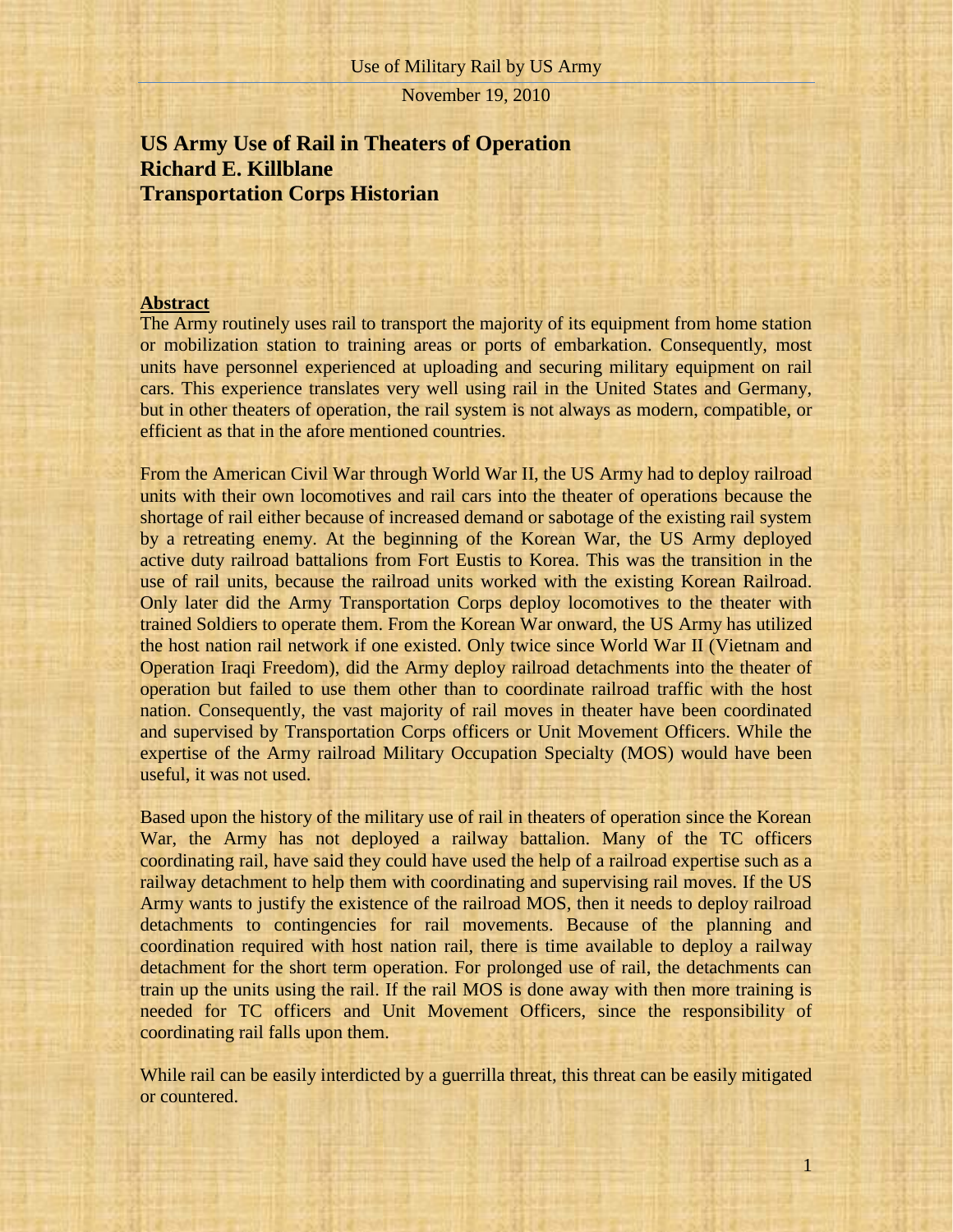## **Purpose of Study**

A study of the use of rail during military operations from the Civil War through the current operations in Iraq and Afghanistan provides insight into trends and what military assets are needed to utilize this means of transportation in the theater of operation.

#### **Civil War**

MG Joseph E. Johnston's use of the rail to reinforce quickly MG P. G. T. Beauregard during the Battle of First Bull Run in 1861, introduced the American military to the advantages of rail on military operations. BG Jackson timely arrival on the battlefield was able to beat back the Union Army that had been victorious up to that point.

Because the animals consumed part of their load, the radius of resupply for animal-drawn wagon averaged about 150 miles at the speed of a walking man, three mph. Rail increased speed of transportation to about 10-15 mph and distance to the length of available track. Railroads could transport larger numbers of troops and supplies faster so Congress authorized President Abraham Lincoln to take over the operations of all railroads on 31 January 1862. This resulted in the organization of the United States Military Railroad (USMRR). The railroad came into prominence as a means of military transportation so much so that the vast majority of battles and campaigns were fought along or for control of railroad lines.

Lincoln appointed D. C. McCallum, General Superintendent of the Erie Railroad, as the Military Director and Superintendent of Railroads with the rank of brigadier-general. This organization ensured the movement of military troops and supplies had the highest priority but the President left the operations of the railroads within the United States to the railroad companies themselves. Instead, the USMRR limited itself to the operation and repair of railroads seized in the Confederate states. This organization's significant contribution to the war was its centralized control of the railroad and priority for military operations.

To ensure successful rail operations, McCallum set up schedules for the movement of supplies forward. He urged the Secretary of War to issue on 11 November 1862, Special Order No. 337, which stated that military officers would give the expeditious unloading of rail cars their highest priority and the consequence of delaying rail operations would result in dismissal from the Army. The purpose of the railroad was to deliver men and supplies to the Army rear. From there, wagons would deliver the cargo to the Corps.

On 22 April 1862, Secretary of War Edwin M. Stanton appointed Hermann Haupt, Chief Engineer of the Pennsylvania Railroad, colonel as the Chief of Construction and Transportation of the Department of Rappahannak. He was given the authority to seize, maintain and operate all railroads and utilize all equipment needed to facilitate military transportation. The management of rail in the East fell entirely under his direction and no other military officer had the right of interfere. This arduous task required the reconstruction of all railroads and bridges destroyed by Confederate forces. Since both sides recognized early the importance of the railroad's contribution to the war, they made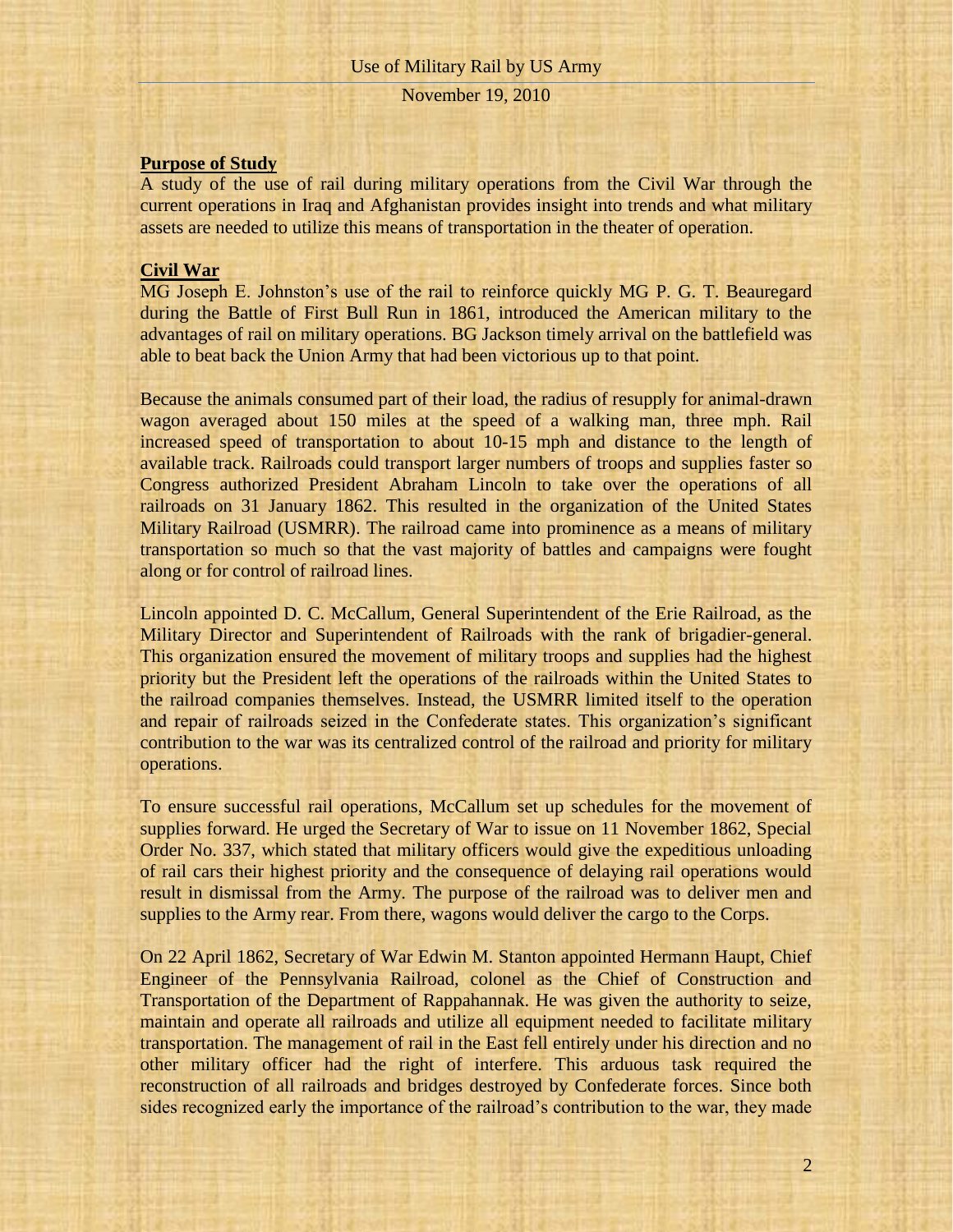## November 19, 2010

every effort to destroy all railroads in the hands of the enemy. Consequently, the Army assumed responsibility for the construction and repair of all railroads and bridges. For this reason, railroad operations would fall under the Engineer Department until the creation of the Transportation Corps during World War II.

Haupt organized the USMRR Construction Corps for rail and bridge construction, and was just as effective at destroying the enemy's rail. Haupt originated the idea of using prefabricated bridge trusses in order to expedite the repair of destroyed bridges. McCallum applied his techniques of reconstruction to other theaters of the war. By war's end, Haupt's Construction Corps had laid 650 miles of track and built over twenty-six miles of bridges. The 400 feet long bridge over the Potomac was one of its greatest achievements.

Haupt's two great accomplishments included the evacuation of a great number of wounded from the Union defeat at the Second Battle of Bull Run that prevented further disaster. For this he was promoted to brigadier-general. At the Battle of Gettysburg, Haupt organized the rail support that provided for the evacuation of two to four thousand wounded men along with the steady flow of 1,500 tons of supplies a day. On 14 September 1863, Secretary Stanton removed Haupt, who still worked his private business, after he refused to sign an appointment to work for the military without official rank and pay.

In September 1863, LTG Longstreet moved his corps of 12,000 men 800 miles in 12 days to reinforce Braxton Braggs Army of the Tennessee at the Battle of Chickamauga. Two weeks later, Union Army moved XI and XII Corps of 25,000 men 1,200 miles in 12 days. GEN Sherman estimated that his 473-mile rail line during the 1864 Atlanta Campaign did the work of 36,800 wagons and 220,800 mules.

By the end of the war, the USMRR maintained sixteen railroad lines in the Eastern Theater and nineteen in the West. It had an inventory of 419 locomotives and 6,330 rail cars. The Union's use of the railroad and telegraph in the movement and coordination of operations between theaters contributed greatly to winning the war. By Executive Order of 8 August 1865, the USMRR ceased its control of railroads. The Union success in its use of the railroad came from its centralized control while the South fighting for the right of each state to determine its own destiny left the management of the rail system to the commercial businesses.

#### **Indian Wars**

In 1869, the first railroad finally connected the East and West Coast of the United States. The expansion of railroad allowed the Army to extend its forts further inland away from the rivers. The railheads served as supply depots for further transportation of supplies into the area of operations.

By the time of the 1885-86 Geronimo Campaign, railroads pretty well crisscrossed the country and could deliver supplies to most military forts. General Nelson Miles tied in heliographs and telegraph with the railroad network of New Mexico and Arizona to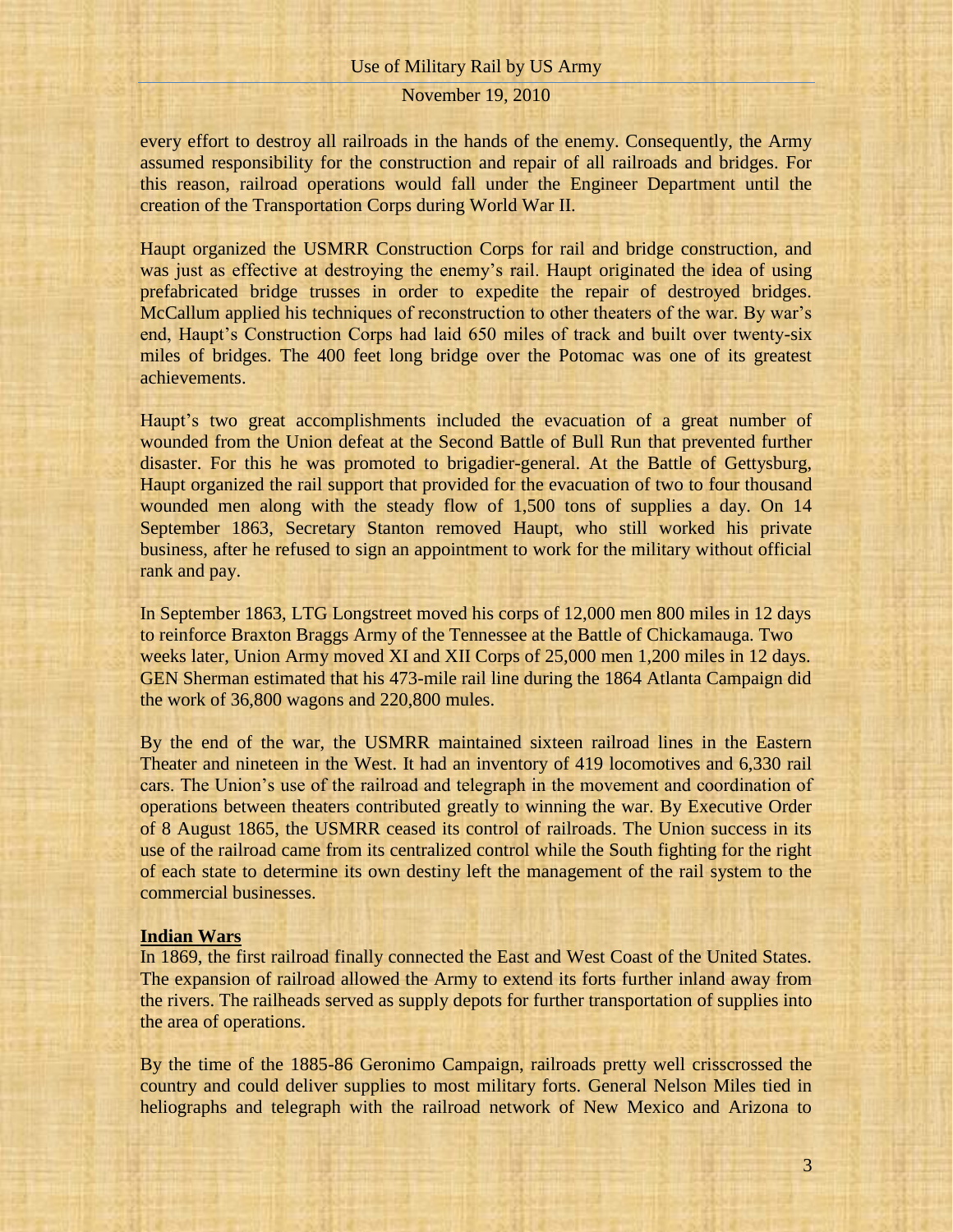rapidly shift forces to the reported sightings of Geronimo and his Chirocahua Apaches. Miles also established his headquarters in a rail car so he could more closely monitor operations. While this method did not result in the capture of Geronimo, it drove him out of the United States as his band of warriors found no resting place.

## **Spanish American War**

From the invasion of Cuba in June 1898, all US wars would be fought overseas requiring force projection. Rail was used to transport troops to the various training camps throughout the country and to the ports of embarkation.

#### **World War I**

l

As soon as Congress declared war, the American Railway Association formed the Railway War Board composed of railway executives and representatives from the six territorial military departments. It, however, was unable to handle the flow of traffic, deal with antitrust laws and labor problems. In December 1917, the President invoked the 1862 law, took control of the railroads and established the United States Railroad Administration under Director General of Railroads William McAdoo. It succeeded where the other organizations had failed.

According to the Quartermaster Manual of 1917, in time of war the Corps of Engineers had responsibility for the construction, maintenance, and repair of all roads, ferries, bridges and railroads under military control to include the construction and operation of armored trains. The Rail Transportation Division of the Purchase, Storage, and Traffic Division supervised rail traffic. In the Zone of Interior (theater of operations), rail was used to haul men and material from the Base Section at the port to the Intermediate Section where trucks would pick them up and haul them as far as possible into the Advanced Section.

The American Expeditionary Force (AEF) wanted their own rolling stock because most French boxcars carried 10 tons versus 30 tons for American boxcars. Smaller French locomotives could pull trains of no more than 50 cars. An American train required a crew of seven, another reason to get as much out of a load behind one locomotive as necessary. The ever increasing size of American commitment and the demands of supplying the AEF made it difficult to figure out what they needed as far as transportation. Initial recommendation on heavier cars was made on 24 July 1917 after members of commission viewed rail and port operations in British sector. Larger capacity train loads could clear ports faster than smaller capacity train loads of French equipment.<sup>1</sup>

General John J. Pershing approved the Americans running their own trains to their own terminals, but the AEF did not begin operating their own lines until the summer of 1918. Supervisory talent from civil life had to be recruited and trained for duties not only in the military, but also in foreign railroad methods. There were delays in arrival of railway personnel, locomotives, cars, and other equipment; long drawn out completion of new

<sup>&</sup>lt;sup>1</sup> William J. Wilgus, *Transporting the A.E.F in Western Europe 1917-1919*, Columbia University Press: 1931.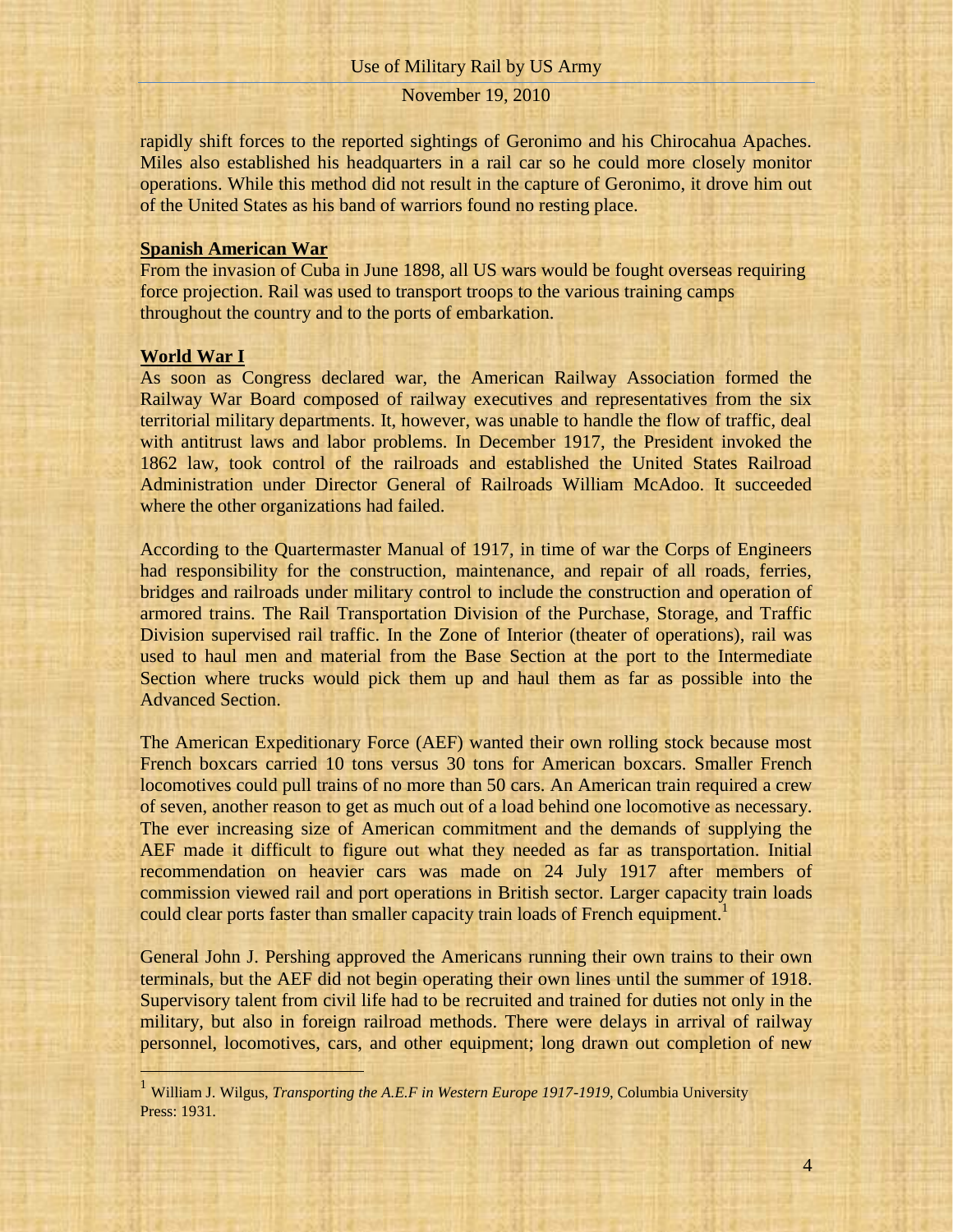## November 19, 2010

construction; continued reorganization of AEF TC Corps (8 times in 16 months); and the Americans had to adapt to the French railway practices. Plans had to be approved, and rules and regulations formulated for men who had never worked together. The lack of adequate peacetime preparation intensified the difficulty of creating an organization that would operate a railway network equal in size and volume of traffic to many of the largest in the United States.<sup>2</sup>

The 11<sup>th</sup> through 19<sup>th</sup> Engineer Regiments arrived in France to conduct railroad operations; however, all but one was sent to assist in the operation of French and British lines. The AEF then combed the combat divisions for Soldiers with civilian railroad experience to organize five new battalions of rail troops in early 1918. The US Army learned during the Great War that European rail cars and locomotives were smaller than those in America and during the next war; the US should deploy its own railway capability to move more men and material.

#### **World War II**

When the war broke out, the Chief of Engineers still had responsibility for the building and maintaining of railroads and the training of railroad units. The Quartermaster General had responsibility for the utility of the railroads, for rail and water movement of troops and supplies including the ocean going transports. The War Department General Staff had direct supervision of the Ports of Embarkation. In 1942, the Transportation Corps took the operations, maintenance and utility of the railroads from the Engineer and Quartermaster Departments to form them under the Military Railroad Service.

As had been done in the previous war, the President enacted the 1862 law and federalized the railroad. The Transportation Corps managed all aspects of transportation of troops and material from their point of origin at the post or plant to their arrival at any of the three ports of embarkation at San Francisco, New York and Hampton Roads.

Learning the need to deploy with larger and more powerful American rolling stock, the newly formed Transportation Corps needed railroad units to operate the railroads in theater. Prior to the war, the War Department had entered into an agreement with the railroad companies that in the event of war, the companies would each sponsor a railroad operating battalion or railroad shop battalion. They would provide key personnel and training for recruits. The battalions were organized into Railway Divisions. To manage the railroad operations in the North Africa and Mediterranean Theater of Operations, the railroad units fell under the  $1<sup>st</sup>$  Military Railway Service (MRS). The  $2<sup>nd</sup>$  MRS assumed responsibility for all railroad operations in Northern France. The 3<sup>rd</sup> MRS was created in post-war Japan.

In concept, once a base of supply was established in the theater of operations, the railroad pushed supplies as far as possible then truck companies distributed it to the divisions. This line of communication remained simple and short around the Mediterranean Coast, but once on French soil, the North Africa Theater of Operations Service of Supply would

<sup>2</sup> Wilgus, *Transporting the A.E.F*.

i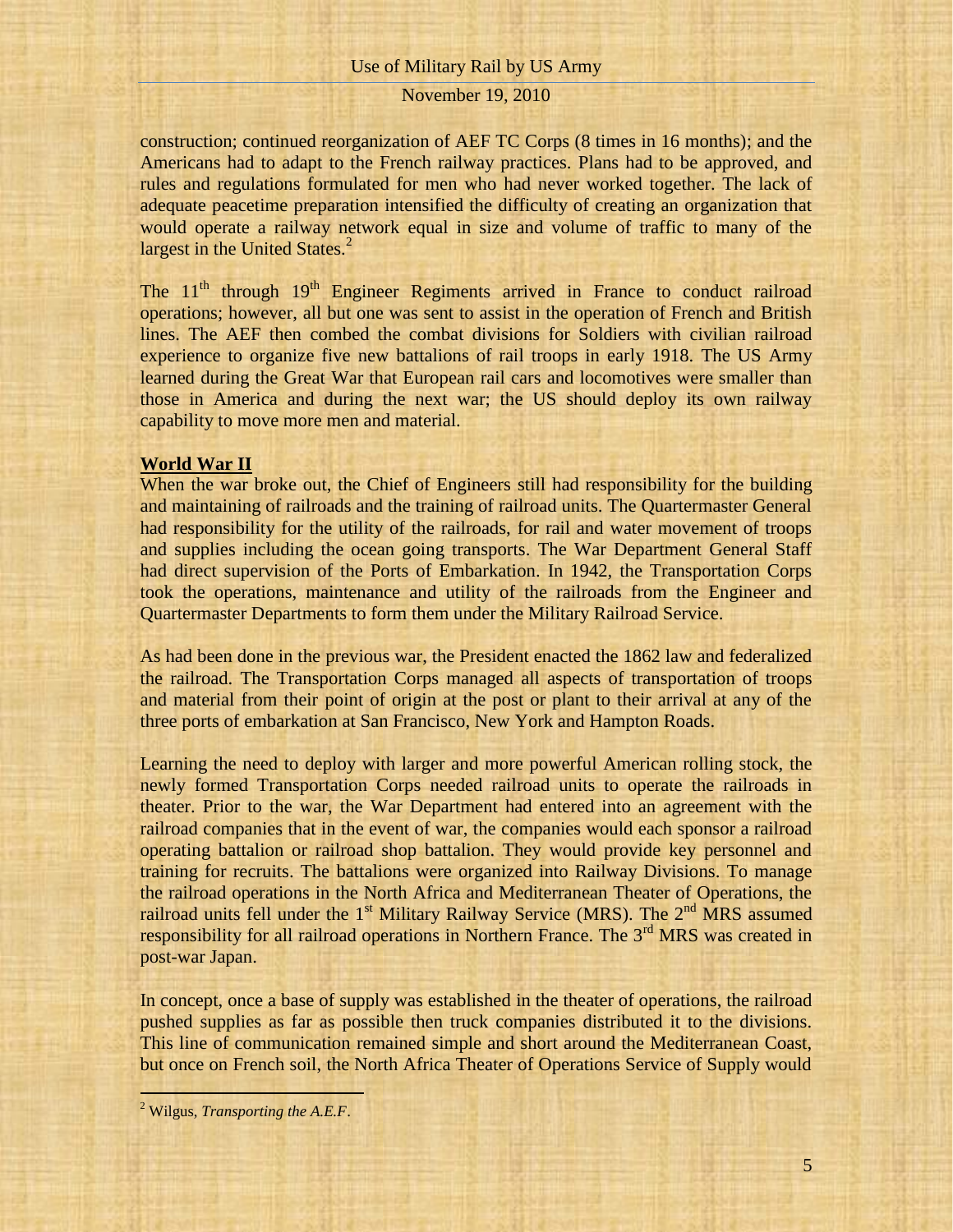## November 19, 2010

attempt to establish a Communication Zone with a Base Sector, Intermediate Sector and Advance Sector. Railroad pushed supplies as far as possible, and then truck companies would transfer supplies around blown railroad bridges to the next railhead where the rail dropped off supplies in the Seventh Army rear. As the German Army retreated from North Africa up the boot of Italy, they improved their skill at sabotaging rail and port, but the Army railroad personnel were even more adept at salvaging and repairing what remained and combining it with what they brought to have the rail line operating in a matter of days.

The Army advanced too fast for each sector to build up the required days of sustainment so the logisticians developed the "skip echelon logistics." They did not build up the supply base in the intermediate sector but had the trucks push supplies from the Seventh Army rear directly to the division rear. To avoid confusion with the logistics operations in Northern France, which preceded it, the base sector became known as Delta Base and the Continental Advance Sector became known as CONAD.

The Germans did little damage to the railroad in Northern France since the US Air Force and French underground had done it for them, in order to prevent the German Army from reinforcing the beaches with armor. Consequently, no functioning rail existed between Normandy and Paris. The fighting in the hedgerows allowed the over-the-beach operations to sustain the slow pace of the war. However, with the breakout of the hedgerows with the taking of St Lo, in August 1944, the race was on. The Germans retreated faster than the American Army could pursue. Until the railroad battalions could reestablish a functioning rail system, the European Theater of Operations would need lots and lots of trucks.

Advance Sector (ADSEC) of the European Theater of Operations (ETO) had consolidated all the truck companies into the Motor Transport Brigade (MTB) to reduce waste of resources by centralizing management of wheeled vehicles for beach clearance. Communication Zone (COMZ) formed the Motor Transport Service under Colonel Loren A. Ayers with the trucks organized into Motor Transport Divisions. The transportation planners confiscated as many trucks and drivers as possible from arriving divisions and designed a system of one way traffic to the front and back by another route, known as the Red Ball Express, the first of many Expresses. In concept the trucks would leave from their base and drive the round trip then rest on day and repeat the process. In spite of the Herculean effort of the truck drivers, trucks could not provide the needed sustainment, the advance of the First and Third Armies came to a halt in September and would not start up again until November. Bottom line, the truck could not sustain the two US Armies and the advance came to a halt for several months.

European Theater of Operations (ETO) Service of Supply similarly used the skip echelon logistics with the Normandy Base and ADSEC. The railroads, once repaired, pushed cargo as far as feasible then trucks picked up cargo at the railroad depot. Trucks moved their motor pool with the advancing railhead. From there the trucks pushed cargo to the Corps depot then returned. Convoys then returned to their base. Division and Corps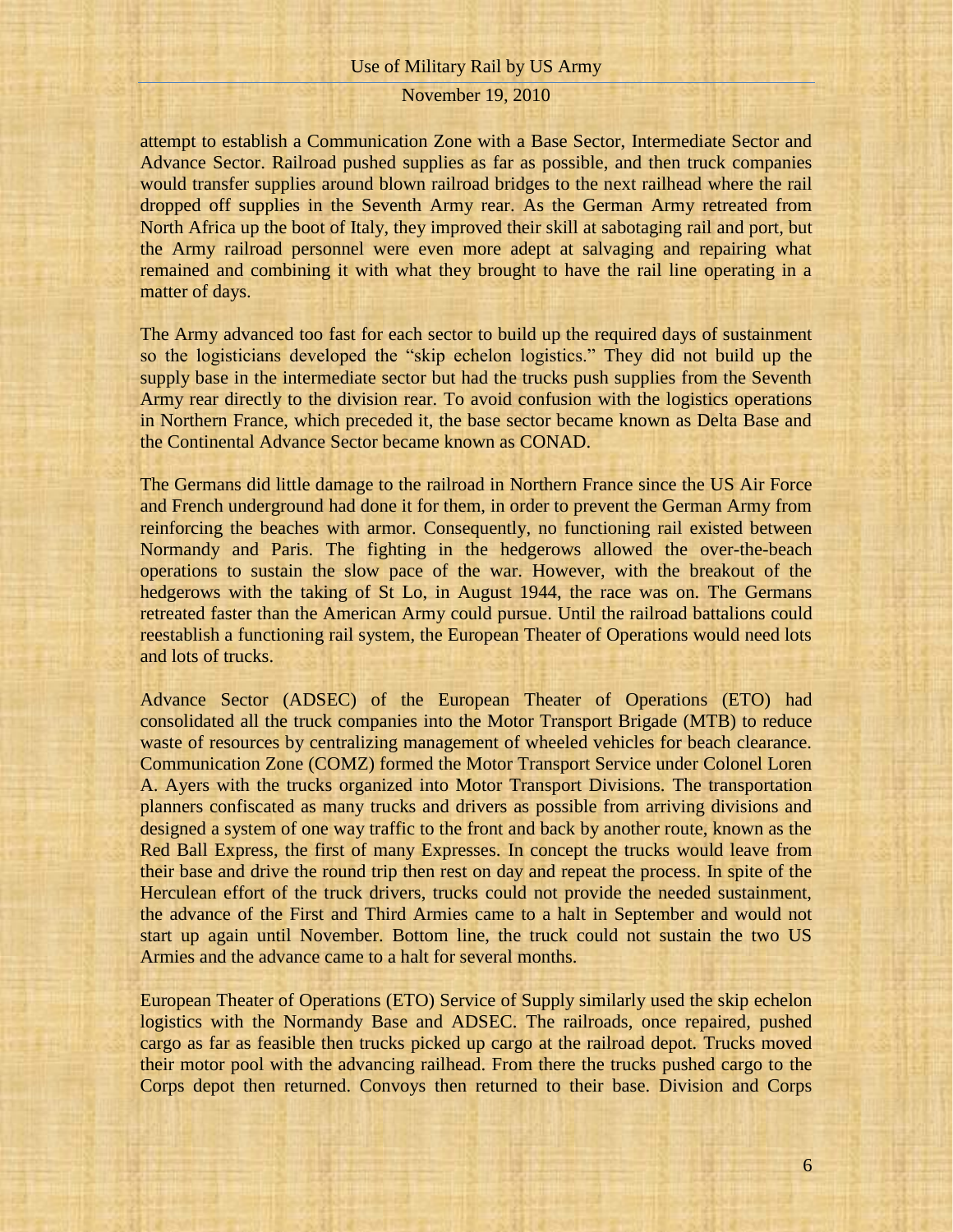trucks then drove cargo on to the user. In emergency cases, trucks delivered ammunition right up to the user.

There were two routes to supply Russian, one by sea through the port of Leningrad and the other overland through Iran, the Persian Corridor. The Americans were selected to build a highway and railroad through Iran because the British had a reputation of colonizing countries and the Americans did not. The 3<sup>rd</sup> Military Railway Service ran a railroad in Iran that started from Bandar Shahpour on the Persian Gulf Bandar Shah to the Caspian Sea, a distance of 866 miles.

#### **Korean War**

i

With the invasion of South Korea by the North Korean Army on 24 June 1950, the US Army Transportation Corps had two railroad battalions and a grand railroad division at Fort Eustis as part of the General Reserve; but due to budget cuts during the Truman administration, the battalions were wholly understrength and untrained in rail operations. Fortunately, Korea had a developed rail infrastructure.

On 1 July, the 8059<sup>th</sup> Army Unit (AU), Transportation Railway Service (Provisional), was organized in Japan and arrived at Pusan on 9 July to assume supervision over the employees of the Korean National Railroad (KNR) and was placed under the Transportation Section of the Pusan Logistic Command. It supervised the railroad operation and maintenance, but the KNR provided the crews for the locomotives.<sup>3</sup>

On 18 July, the 709<sup>th</sup> Transportation Railway Grand Division arrived in Korea to control operations and movements of KNR by establishing communication offices at various locations along the railroads, but control was limited primarily to expedite troop and supply movement through management of critical rolling stock since the tactical situation and lack of storage areas prevented efficient rail control.

On 26 August, the  $8059<sup>th</sup>$  AU and  $709<sup>th</sup>$  Transportation Railway Grand Division were inactivated and their assets were transferred to Transportation Section Rail Division to create the 3<sup>rd</sup> Transportation Military Railway Service (TMRS) at Pusan. That same month, the  $714<sup>th</sup>$  Transportation Railway Operating Battalion (TROB),  $764<sup>th</sup>$  and  $765<sup>th</sup>$ Transportation Railway Shop Battalions (TRSB) were three active duty railway units sent to Korea, but were wholly understrength and only about 20 percent of their personnel had any railroad experience. The KNR had 153 functioning steam-powered locomotives, 344 passenger cars and 3,655 freight cars. Since the railroad men of the  $712<sup>th</sup> TROB$  had little training in operating rail and the Koreans had a functioning rail infrastructure, the American railroad men rode the trains to ensure the Koreans adhered to schedules. The 764<sup>th</sup> TRSB from Japan ran heavy shops for major repair. The 765<sup>th</sup> TRSB supervised the KNR back shops and operated the engine houses and side tracks at Pusan, Kyongju, Taegu, Taejon, and Yongdungpo (YDP), and supervised repair of locomotives, passenger

<sup>3</sup> Carl R. Gray, Jr., *Railroading in Eighteen Countries*, New York: Charles Scribner's Sons, 1955.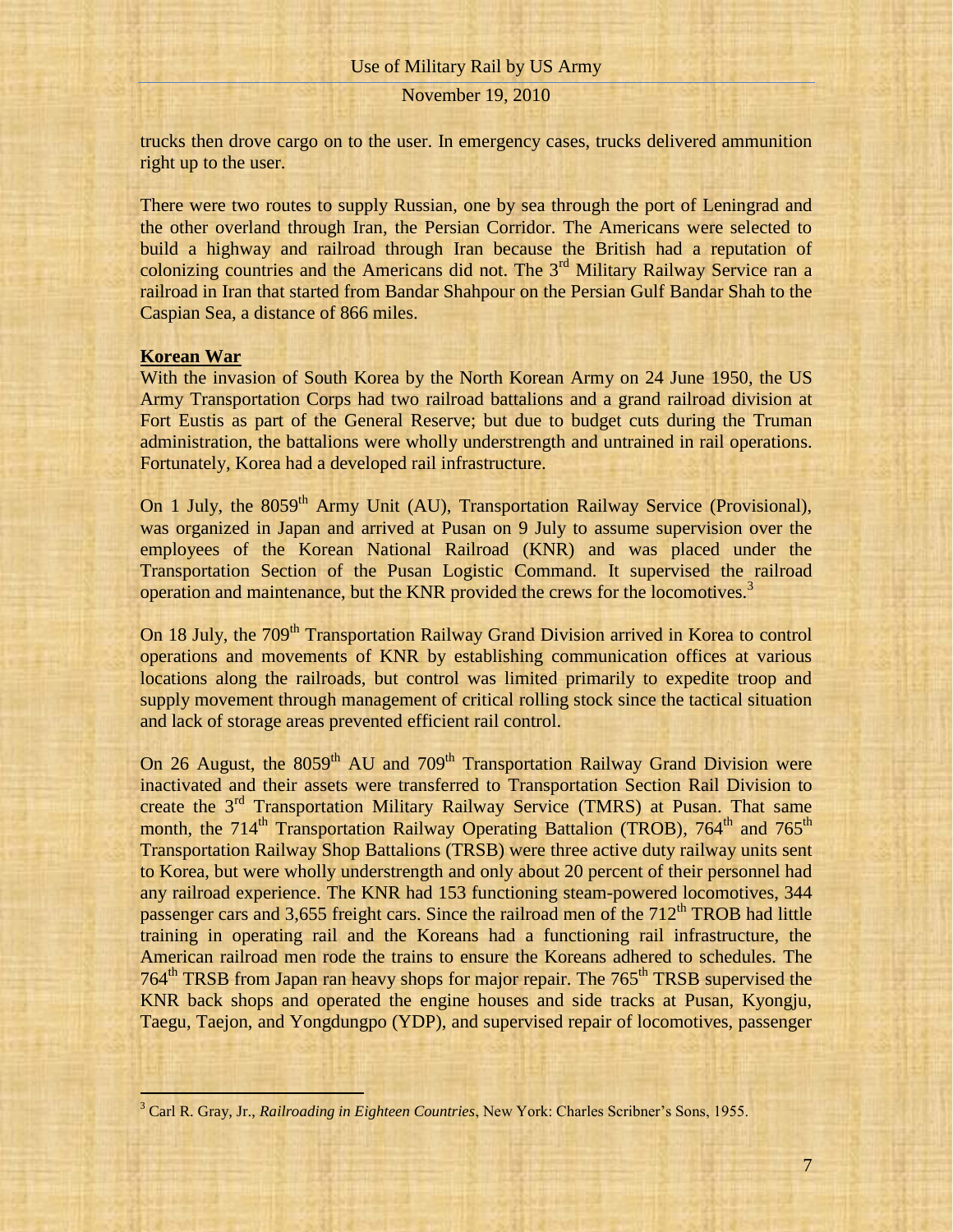## November 19, 2010

and freight rolling stock and put new equipment into service, and operated all hospital cars in Korea and converted buses to run on rails.<sup>4</sup>

On 15 September, the X Corps landed at Inchon threatening the North Korean line of communication, forcing them into a retreat and the US Army followed them up the Korean Peninsula. In their retreat the North Koreans demolished rail and bridges. On 16 September, the 3<sup>rd</sup> TMRS moved to Taegu and organized two rail reconnaissance groups for Advance Service. The 3rd TMRS and KNR repaired the track and bridges behind the advance of the Eighth Army. On 7 October, Eighth Army crossed the 38<sup>th</sup> Parallel and the 3<sup>rd</sup> TMSR moved to Seoul on 18 October. The 714<sup>th</sup> TROB established rail transportation offices from Pusan to Taegu and on 12 October it assumed operational control of all Korean rail activities from Taegu south to the coast. It moved Sindong and began operating as a rail traffic regulating organization rather than as a railway operating unit. Eighth Army units occupied P'yongyang, the North Korean capital on 19 October. The X Corps landed at Wonsan on the east side of the peninsula on 25 October. With the expansion of rail operations, the  $3<sup>rd</sup>$  TMRS would turn over the back shops at Yongdungpo (YDP) to the Koreans on 11 November. By then it had 233 operational locomotives. The problem was the shortage of rail cars. The  $3<sup>rd</sup>$  TMRS estimated it needed about 8,700 but the KNR had about 7,000 and 500 were in bad shape. This caused delays in turn-around time and did not allow time to take cars off circulation for routine maintenance.<sup>5</sup>

On 1 November, however, the Chinese poured across the border driving the Eighth Army back to the  $38<sup>th</sup>$  Parallel. The Chinese threat to Seoul force the  $3<sup>rd</sup>$  TMSR to relocate its headquarters back to Taegu on 18 December. The railroad was used to expedite as much material as possible south. On 1 January 1951, the  $714<sup>th</sup> TROB$  moved back to Pusan to run rail operations of Taegu.

The 712<sup>th</sup> TROB was a US Army Reserve unit sponsored by Reading Railroad Company. The  $712<sup>th</sup>$  was alerted in late July or early August 1950 and called into active duty on 5 September 1950. At the time, the  $712<sup>th</sup>$  was made up of 16 officers and 60 enlisted men, most from the Reading Railroad, a few from the Central Railroad of New Jersey, and a few with no railroad affiliation other than interest in railroads. At Ft Eustis, while the cadre was training, fillers started to arrive to bring the battalion up to its authorized strength of 880. Many of these people had some railroad background and were quickly slotted into berths. Others were given "Block-Operators" training or for those who went to "C" Company; into T&E service, workouts on the Ft. Eustis railroad. Upon completion of the training the 712<sup>th</sup> TROB left Fort Eustis in early December bound for Korea by way of Japan. The  $712<sup>th</sup>$  TROB arrived on 5 January 1951 and moved to Sindong, then

<sup>&</sup>lt;sup>4</sup> Gray, *Railroading in Eighteen Countries*.<br><sup>5</sup> 714<sup>th</sup> Transportation Battalion History in the Historical Files of the US Army Transportation Center and School.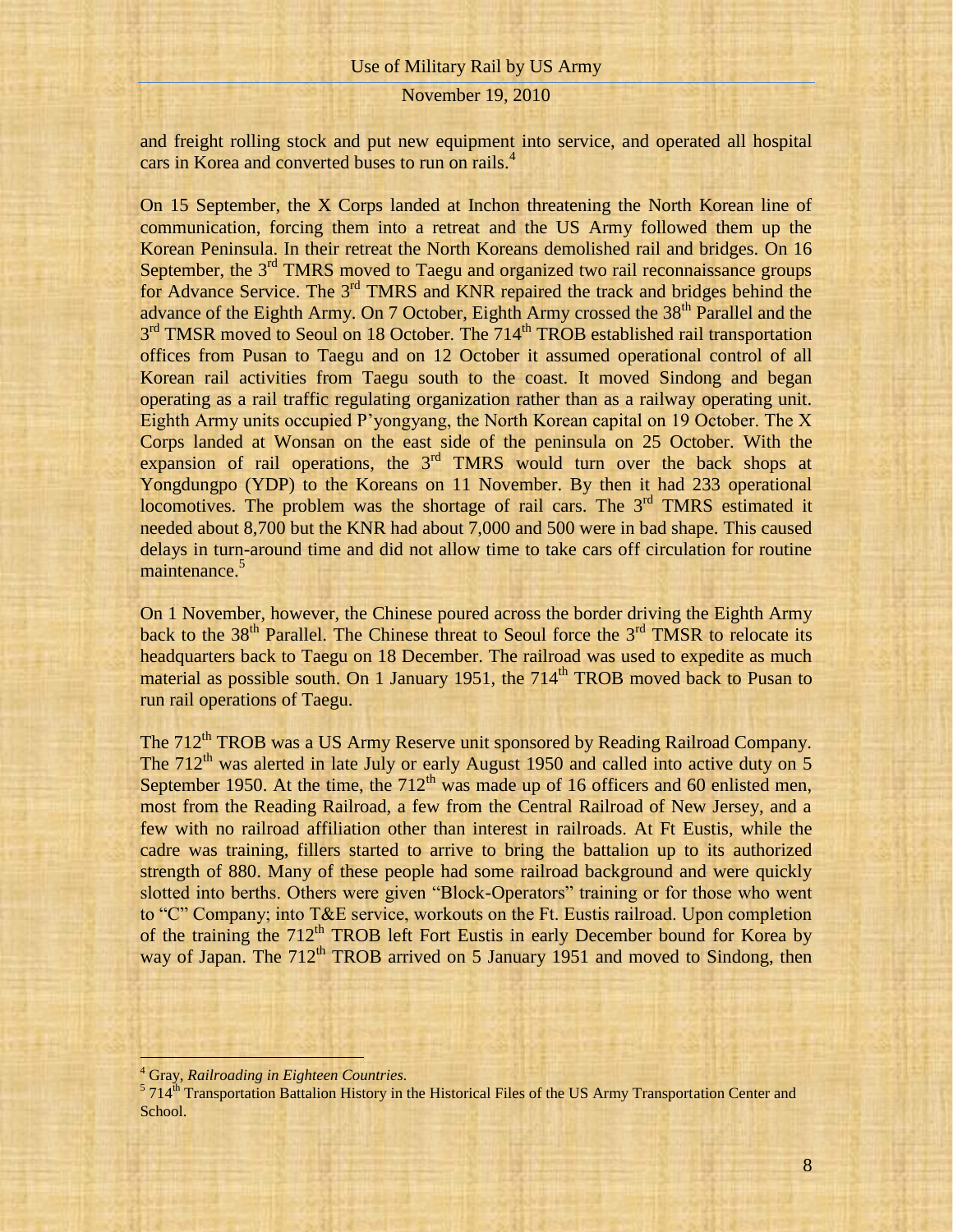## November 19, 2010

Yongchon, and Taegu, where it ran railroad operations from Taegu north to YDP and across Han River into Seoul.<sup>6</sup>

On 20 February 1951, the 764<sup>th</sup> TRSB returned to Japan, less its personnel and equipment which were consolidated into  $765<sup>th</sup> TRSB$ . In June and July 1951, the war settled into a stalemate roughly along the  $38<sup>th</sup>$  Parallel and the  $3<sup>rd</sup>$  TMRS turned over a substantial part of the Korean rail back to the Koreans. On 2 August 1951, the  $714<sup>th</sup>$  TROB turned its functions over to the  $724<sup>th</sup> TROB$ , which had arrived on 25 June 1951, and returned to Fort Eustis. The 724<sup>th</sup> TROB, a US Army Reserve unit sponsored by the Pennsylvania Railroad operated rail yards in and around Pusan and trains north to Taegu then handed responsibility of rail operations over to the  $712<sup>th</sup> TROB$ . In late 1951, diesel-electric locomotives began to arrive in Korea with trained military crews to operate them.

At Fort Eustis, the 714<sup>th</sup> Transportation Battalion, along with the 729<sup>th</sup> TROB and 756<sup>th</sup> TRSB were attached to the  $702<sup>nd</sup>$  Transportation Railway Grand Division. The  $764<sup>th</sup>$ TRSB was inactivated in Japan on 21 November 1951 and the  $712<sup>th</sup>$  TROB was inactivated in Korea on 20 January 1955. The  $765<sup>th</sup>$  TRSB was also inactivated in Korea on 1 December 1955.

The Korean War represented the last war where the Transportation Corps deployed railroad battalions and supervised the railroad in a theater of operation. Since the Korea had a functioning rail infrastructure, the Transportation Corps initially used it railroad men to ride on the locomotives to ensure the KNR adhered to military schedules. As modern diesel-electric locomotives became available with trained operators, the TROBs began to run their own rail.

At Fort Eustis, the 763<sup>rd</sup> Transportation Battalion (Railway Shop), activated to replace the 765<sup>th</sup> and the 774<sup>th</sup> Transportation Group (Railway) similarly activated to replace the  $709<sup>th</sup>$  Division, were inactivated on 3 June 1965. This left just the  $714<sup>th</sup>$  Transportation Battalion (Railway Operations) (Steam and Diesel Electric) (TBROS&DE) as the only active railway unit remaining in the United States Army.

#### **Vietnam War**

The US Army assumed a greater role in the ground war in South Vietnam during the summer of 1965. There were two more increments of troop build-ups over the next two years. South Vietnam had well engineered railroad that ran the length of the coastline from Saigon to Hue, 59 serviceable locomotives and over 500 serviceable freight cars, but had suffered from years of interdiction by the Viet Cong. Beginning in June 1966, the Saigon Government and US agencies combined to restore the railroad and rolling stock. The US Army was interested in the railroad for its potential of moving bulk cargo at low rates. The operation of the railroad was left in the hands of the Vietnamese, but the US Army assigned technical advisors to the railroad to keep it up to date. The  $714<sup>th</sup>$ 

9

<sup>&</sup>lt;sup>6</sup> 712<sup>th</sup> Transportation Battalion History in the Historical Files of the US Army Transportation Center and <sup>6</sup> School.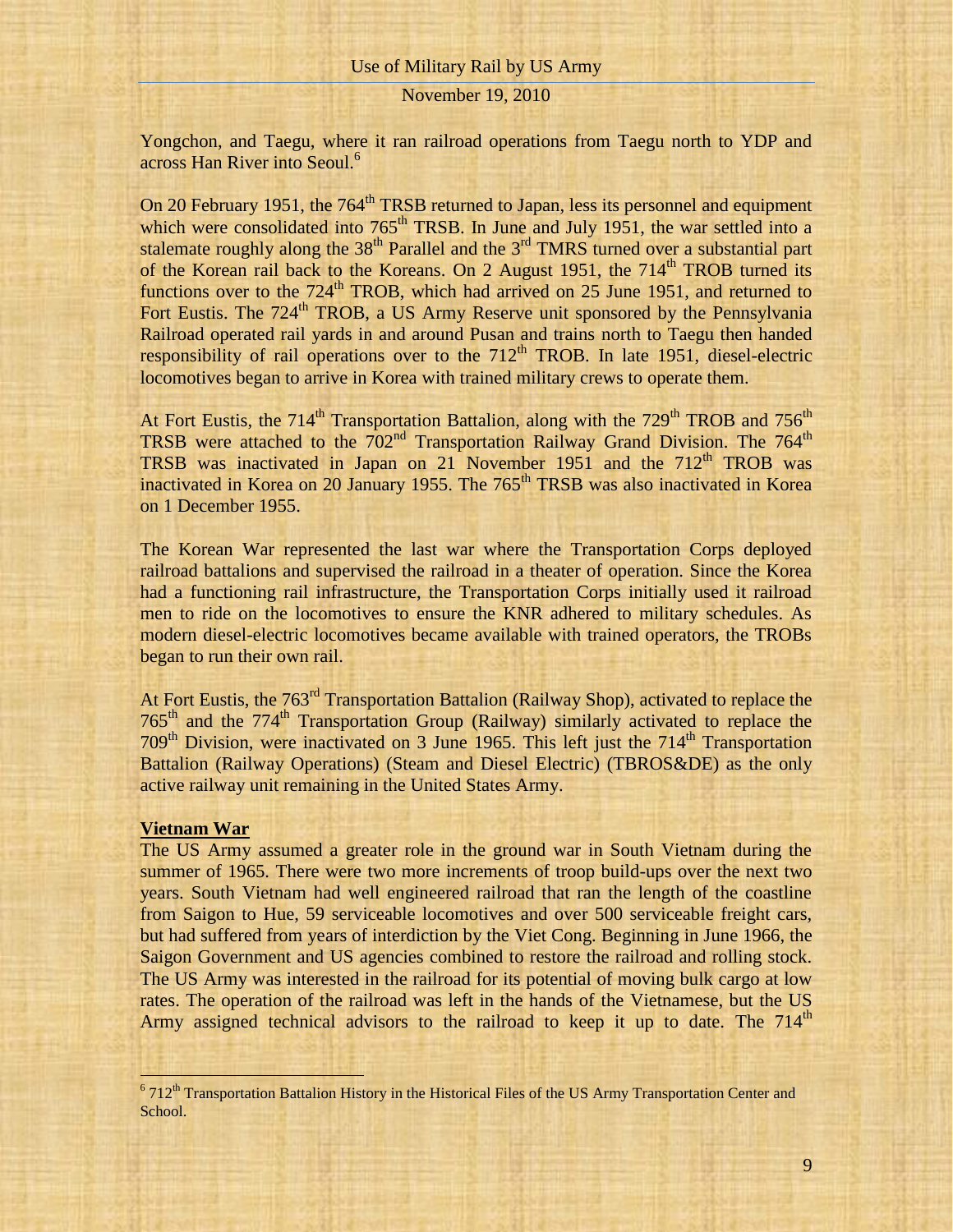November 19, 2010

TBROS&DE trained up 11 rail detachments at Fort Eustis for the war. Only two deployed to Vietnam.<sup>7</sup>

2LT Forrest Becht and Bob Stiltenpol were assigned as commanders of the  $525<sup>th</sup>$  and  $526<sup>th</sup>$  Rail Detachments of the  $714<sup>th</sup>$  TBROS&DE respectively right out of Transportation Officers Basic Course in the fall of 1966. On 27 December, they deployed with their 12 man detachments by air with their M16s to Oakland where they boarded a troop ship bound for Vietnam. They arrived at Vung Tau on 20 January 1967 and were bused to Saigon. They fell under the Traffic Management Agency (TMA) and Becht's  $525<sup>th</sup>$  Rail Detachment was assigned to the rail yard at Saigon and Stiltenpol's  $526<sup>th</sup>$  Rail Detachment was assigned to the Port of Qui Nhon. Since the Vietnamese ran the railroad, the US Army rail detachments just processed Transportation Movement Dispatches (TMD) and conducted port clearance. The  $525<sup>th</sup>$  pushed cargo primarily to the logistic base at Long Binh and the 526<sup>th</sup> pushed cargo to the Phu Cat Air Base. This work did not require the full 12 personnel so half of them were turned over to the TMA for reassignment. By September, the new commander of the  $3<sup>rd</sup>$  Region, TMA felt that the work load did not require even an officer and five Soldiers so he reduced the detachment in Saigon to just two enlisted men who worked with two Vietnamese. This was the extent of rail operations during the Vietnam War.<sup>8</sup>

The normal line of communication to the front was deep draft vessel to the port then rail as far as feasible then truck to the front. Part of the reason the US Army did not maximize the use of rail was because it only ran the coast line and was too easily interdicted. Army and Navy watercraft could safely more deliver straight to a series of military ports or beach ramps along coast and then military tractors and trailers could haul cargo inland to the forward camps.

The 714<sup>th</sup> TBROS&DE back at Fort Eustis had served primarily as a railroad training unit and saw no deployments since the Korean War. Its inactivation on 22 June 1972 brought an end to the last railroad unit on active duty. From then on the use of rail would primarily fall on the training of TC officers and the Army Reserves.

In 1976, the  $729<sup>th</sup>$  Transportation Battalion (Railway), (USAR) in Middletown, Connecticut, was inactivated and divided into three detachments, each with a distinct mission (train operations, right of way maintenance, etc.). In the early 1980's, the detachments were reorganized into a single table of distribution allowances (TDA) unit, the 1205<sup>th</sup> Transportation Railway Services Unit (TRSU) and given the mobilization mission of supporting Military Ocean Terminal Sunny Point (MOTSU), North Carolina. The  $757<sup>th</sup>$  Transportation Battalion (USAR), a railway battalion with World War II service, was inactivated at Milwaukee, Wisconsin on 16 December 1980 and then reactivated at Milwaukee on 16 May 1985, and then the headquarters moved to West

<sup>7</sup> LTG Joseph M. Heiser, Jr., *Logistic Support, Vietnam Series*, Washington, DC: Department of the Army, 1991; and History of the 714<sup>th</sup> TBROS&DE in the Historical Files of the Transportation Center and School. <sup>8</sup> Forrest Bach email to Richard Killblane, November 7, 2007 – January 6, 2008.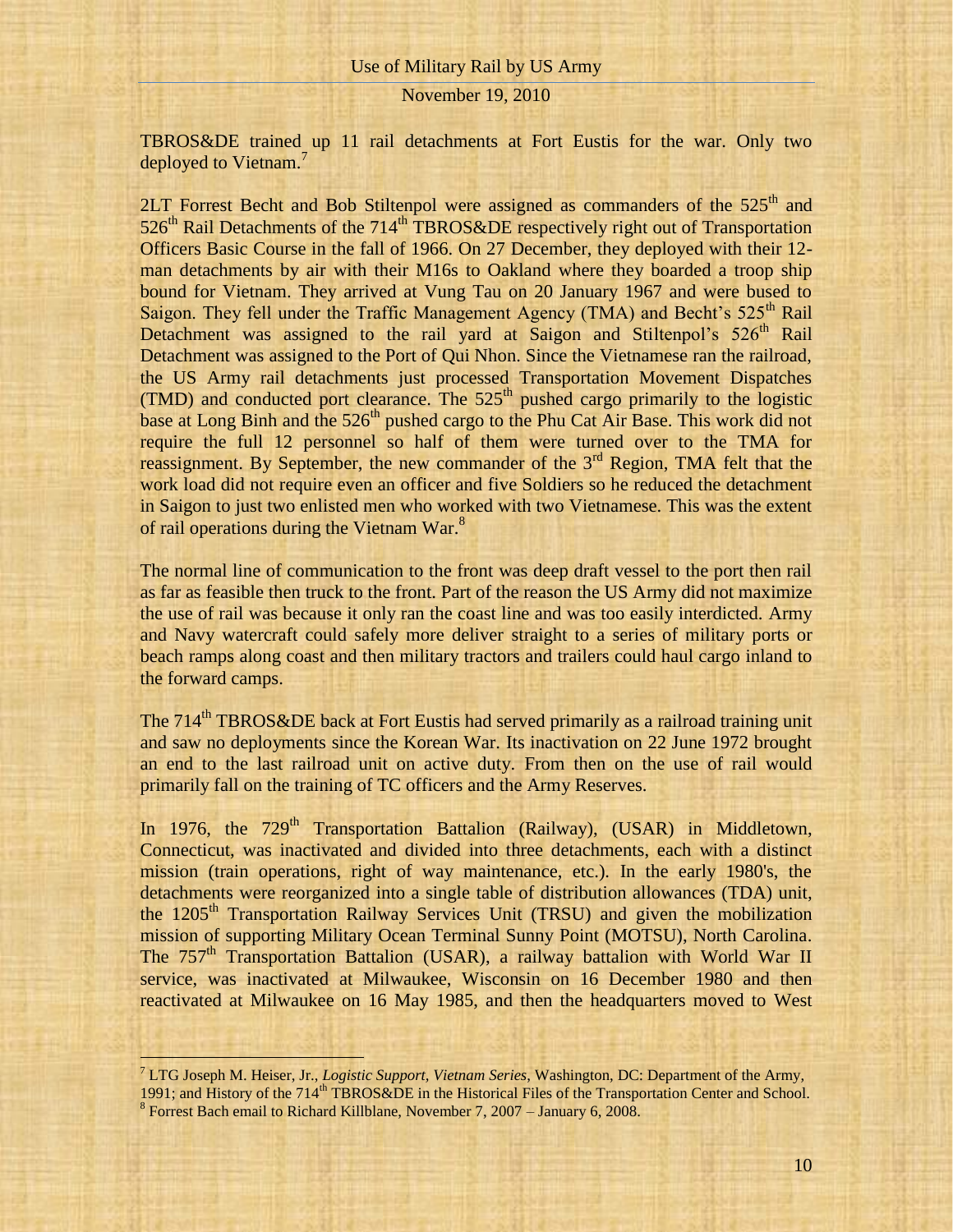Allis, Wisconsin on 1 July 1987. $9$  These were the only two remaining railway battalions in existence.

#### **Operation Desert Shield/Desert Storm**

During the summer of 1990, Iraq invaded the neighboring country of Kuwait and fearing further invasion into Saudi Arabia, the United States deployed to the latter. Downsizing of the commercial rail industry during the previous two decades left it with sufficient manpower and equipment to meet military requirements for deployment. At that time, the Army Reserves only had two remaining Railway Operating Battalions. The 757<sup>th</sup> Transportation Railway Operating Battalion in West Allis, Wisconsin and 1205<sup>th</sup> Transportation Railway Services Unit (TRSU) in Middletown, Connecticut with a detachment in Sunny Point, North Carolina.

12 men of the 1205<sup>th</sup> Transportation Railway Services Unit (TRSU) were called to active duty for 30 days during the first phase of Operation Desert Storm to support railroad operations at military installations and depots. These volunteers were called to active duty based upon their skills and were again activated in November for 60 more days until all units in the Persian Gulf were redeployed to their home stations. After Desert Storm, many installations and depots expressed concern about the effectiveness of rail support of any future conflicts.<sup>10</sup>

On the afternoon of 12 January 1991 the entire  $1205<sup>th</sup>$  was activated in support of Operation Desert Shield for 180 days. The 1205<sup>th</sup> TRSU provided support to the Military Ocean Terminal, Sunny Point (MOTSU) in the rail movement of cargo as well as maintaining over 97 miles of track on the Terminal, the access line and the Leland interchange. Military crews provided augmentation to Civil Service crews that normally perform the rail mission throughout the year. Since no active Army railroad units existed in the Army inventory, the  $1205<sup>th</sup>$  performed a critical mission as evidenced by the main body activation of 237 plus days. Due to around the clock operation, some crews were short handed when individuals were absent due to sick call, leave and medical appointments. Since this caused a slowdown in the operations several members of the  $757<sup>th</sup>$  Transportation Battalion were recruited to augment the  $1205<sup>th</sup>$ . These additional soldiers allowed the port to continually serve four to six ships at a time. On Sunday 8 September 1991, the  $1205<sup>th</sup>$  returned home to Middletown, Connecticut. There was a private ceremony of about 450 people to include US Senator Christopher Dodd and many others. 46 members of the  $1205<sup>th</sup>$  continued on at MOTSU to help with the retrograde mission until 26 July 1992.<sup>11</sup>

A handful of members of the 1205<sup>th</sup> TRSU remained at Sunny Point some as temporary base employees). For several years, their status was vague, since no detachment had been

<sup>10</sup> Major John A. Watkins, USAR, "Rail Support of Military Operations," *Army Logistician*, Jan-Feb 1997; 1205th Transportation Railway Operating Bn**,** Global Security.org,

[http://www.globalsecurity.org/military/agency/army/1205trans.htm.](http://www.globalsecurity.org/military/agency/army/1205trans.htm)

 $^{11}$  1205<sup>th</sup> TROB

 $9$  Statement of Service: Headquarters and Headquarters Detachment,  $757<sup>th</sup>$  Transportation Battalion, Center of Military History.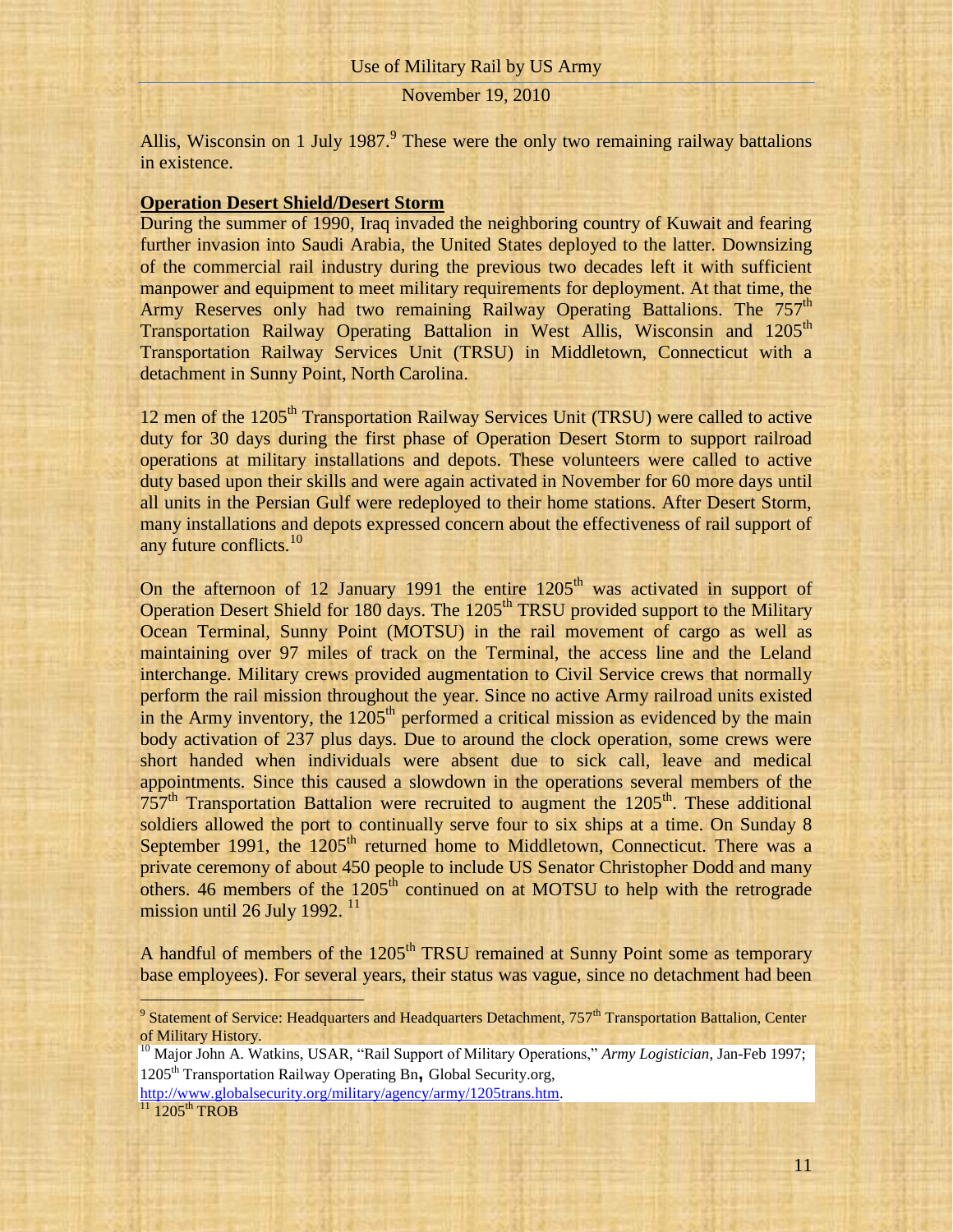### November 19, 2010

officially activated and they were still counted against slots at the 1205th's home station in Middletown. There was no system for inducting new members since the detachment was not "officially" there.<sup>12</sup> In 1994 the  $1205<sup>th</sup> TRSU$  was redesignated as the  $1205<sup>th</sup>$ Transportation Railway Operating Battalion (TROB) under the 94<sup>th</sup> Army Reserve Command (ARCOM) but remained a TDA organization.<sup>13</sup>

Finally, in 1995 the unit's status was made official as Detachment 1. Since then, local area recruiters have been able to help the detachment grow. Originally authorized 22 personnel with slots from the main element in Middletown, Det 1's authorized strength climbed to 40 in late 1996. Then came news that it would be redesignated as a company in about a year. By the end of 1996, we received word that the entire  $1205<sup>th</sup>$  would be moved from Middletown to MOTSU, where it could better support the base.<sup>14</sup>

## **Bosnia-Herzegovina**

In October 1995, MG James M. Wright, who had recently assumed command of the  $21<sup>st</sup>$ Theater Army Area Command (TAACOM), received the charter from US Army Europe (USAREUR) to plan the deployment and support of the  $1<sup>st</sup>$  Armored Division into Bosnia. Wright immediately assembled his commanders and staff of the USAREUR, 21<sup>st</sup> TAACOM, V Corps, 3<sup>rd</sup> Corps Support Command (COSCOM), and 1<sup>st</sup> Armored Division at the Grafenwoehr Training Area, Germany to develop the plan for deploying and sustaining a Bosnia operation over the next 43 days.<sup>15</sup>

The  $21<sup>st</sup> TAACOM$  options for deploying the  $1<sup>st</sup>$  Armored Division to Bosnia were either by rail or ship. The water deployment option consisted of moving by barge down the Danube River or out of Bremerhaven, Germany down to the Croatian seaport. To travel by rail, NATO needed the permission of Hungary and Croatia to travel through their countries. *Deutsche Bundesbahn* provided the rail carrier for the move from Germany to Hungary. Commercial rail provided the primary mode of transportation and the companies needed a minimum notice of 57 days to accommodate any changes. The  $1<sup>st</sup>$ Transportation Movement Control Agency (TMCA) did its best to lock in unit rail movements seven days before their scheduled departure dates, but a myriad of circumstances, such as rail sabotage, transit restrictions in five different countries, restrictions on outsized cargo, and late delegation of contracting authority, required last minute changes made to the movement schedule, often on an hourly basis, during the period 11 to 29 December. The French rail union went on strike in November and tied up 500 outsized cargo railcars until the strike was called off on 15 December. Military rail move was not allowed to interfere with commercial rail traffic, so it only moved at night. $16$ 

<sup>12</sup> Tim Moriarty, "Recent Army Rail History," *Army Logistician*, July 1997.

<sup>&</sup>lt;sup>13</sup> 1205<sup>th</sup> TROB

<sup>14</sup> Tim Moriarty, "Recent Army Rail History," *Army Logistician*, July 1997.

<sup>15</sup> LTC John W. Collins, Jr., and COL J. Stephen Koons, "Deploying for Joint Endeavor," *Army Logistician*, May 1997; Keith Morrow email to Richard Killblane, 9 September 2008; and Morrow telephone interview by Richard Killblane, 9 September 2008.

<sup>&</sup>lt;sup>16</sup> Collins and Koons, "Joint Endeavor;" Morrow email; and CSM Dwayne Perry interview by Richard Killblane, 8 September 2008.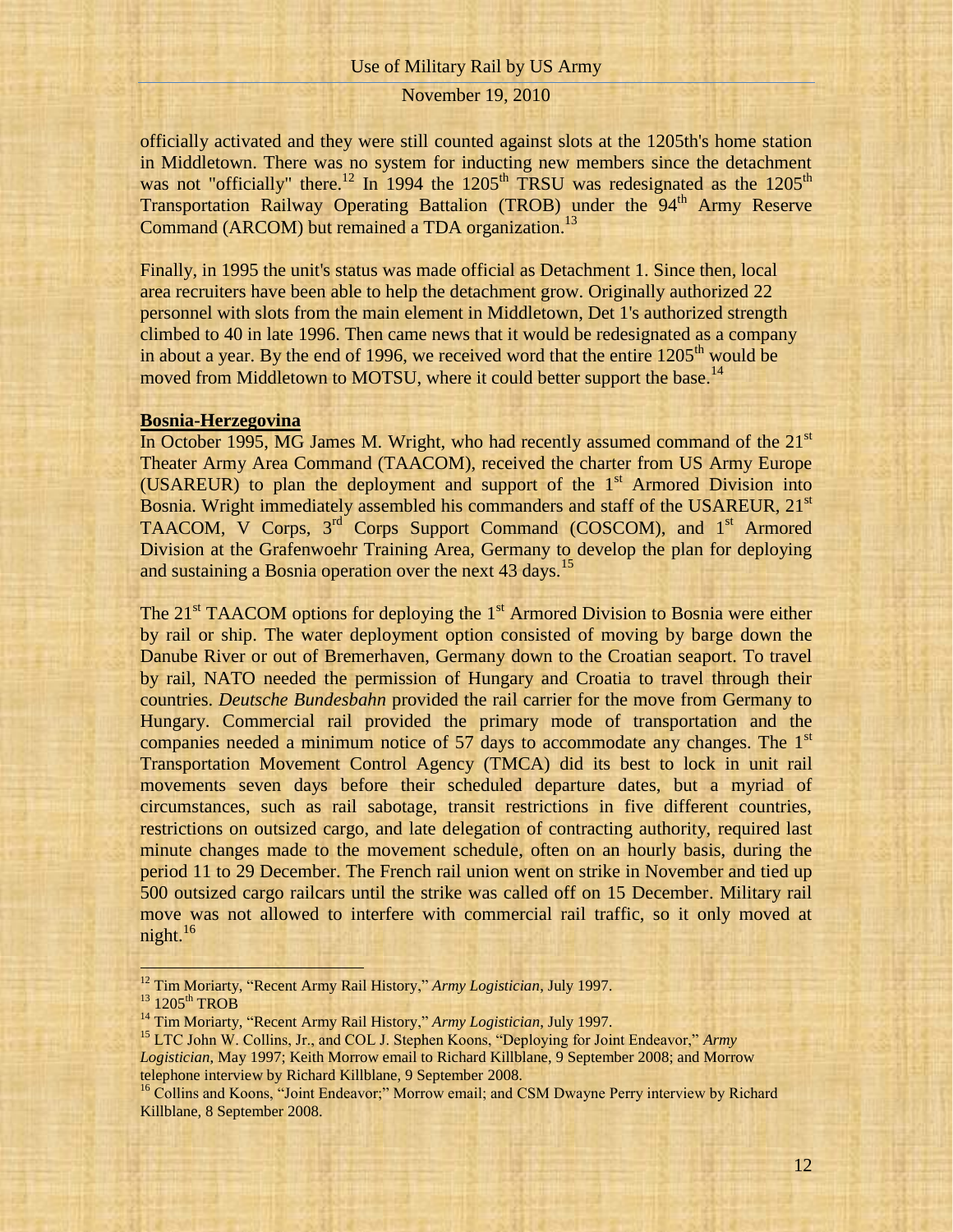The movement plan had the  $1<sup>st</sup>$  Armored Division dropped off by rail at the Intermediate Staging Base (ISB) then move by road the rest of the way. The Joint Movement Control Center (JMCC) conducted a last minute route reconnaissance of the roads in Croatia and BG Pat O'Neal, Deputy Division Commander, wanted to use the rail all the way to the crossing of the Sava River at Zupanja, Croatia. The Joint Movement Control Center (JMCC) had chosen to cross the Sava River at Zapunja, because both banks belonged to Croatia. Unfortunately, four years of war had destroyed all the bridges over the Sava and the Army Engineers would have to erect a temporary bridge across the river. COL John Race, Director of the JMCC, tried to explain to O'Neal that the rail line would not support the heavy Abrams tanks, but the General said he had talked with a local in Croatia in December who said the rail line could. Race had received his information from the Croatian National Rail Authority and convinced the General of his plan. Neither was there any area large enough for a staging area at Slavonski Brad, so the Intermediate Staging Base in Hungary was used as the railhead. Equipment would travel by rail and the personnel would arrive by bus to the Intermediate Staging Base. From there the heavy equipment of the 1<sup>st</sup> Armored Division would be loaded on HETs for transport overland through Croatia into Bosnia.<sup>17</sup>

The 1<sup>st</sup> Armored Division deployed by rail from Germany to the Intermediate Staging Base at Taszar, Hungary in December 1995. Every annual rotation from then on was done by rail from Germany until the 2000 when the units from continental United States (CONUS) started arriving for the rotation.

In 2000,  $49<sup>th</sup>$  Armored Division (AD) of the Texas Army National Guard would replace the Regular Army and conduct the Stabilization Force (SFOR) mission. The  $49<sup>th</sup>$  Aviation Brigade (TX NG), commanded by COL John M. Braun, provided the headquarters element for the aviation slice, which consisted primarily of the  $3<sup>rd</sup>$  Armored Cavalry Regiment from Fort Carson, Colorado. The 49<sup>th</sup> Aviation Brigade sailed aboard the *Saudi Abha* from Corpus Christi, Texas to the Port of Rijeka, Croatia in March 2000. The ship carried 259 pieces of cargo including 53 helicopters from the  $3<sup>rd</sup>$  Armored Cavalry Regiment. The 839<sup>th</sup> Terminal Battalion and a Movement Control Team from the 14<sup>th</sup> Movement Control Battalion offloaded the ship and prepared it for onward movement by rail. $18$ 

The passengers landed at Eagle Base in Bosnia, then CW4 John Lane, the Unit Movement Officer, rode down to the port with two crews, air and ground. They inspected the equipment, the flight crew and mechanics got the helicopters ready to fly, while other crews got the milvans and rolling stock ready move to the railhead. The helicopters were cocooned in plastic, so the crews had to unwrap and get them ready to fly. Then air crews

<sup>&</sup>lt;sup>17</sup> Morrow email and interview; and Race interview, 31 May 2001.

<sup>&</sup>lt;sup>18</sup> 1LT Sean Linehan, "Teamwork starting point for 49<sup>th</sup> Aviation brigade," *SFOR Informer Online*, March 29, 2000, http://152.152.94.201/sfor//indexinf/84/rijeka/t000327k.htm.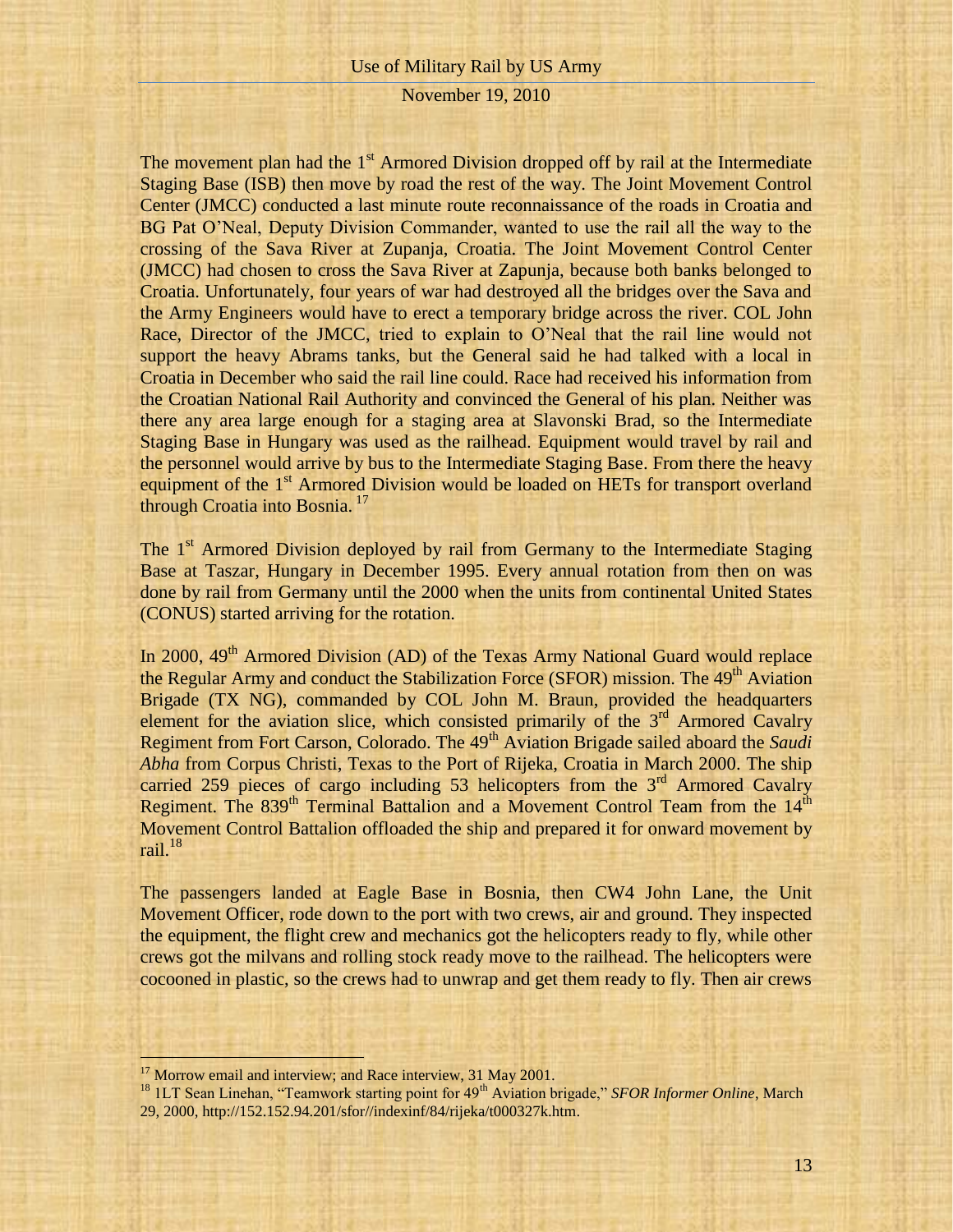## November 19, 2010

flew the ground crews back by OH58Ds, UH60s, AH64s, and some CH47s. The aviation package moved to Comanche Base.<sup>19</sup>

On 7 March 2000, the  $49<sup>th</sup>$  Armored Division (AD) assumed control of Multinational Division-North during a Transfer of Authority ceremony held at Eagle Base. The unit redeployed the same way it had arrived, by rail to Rijeka, and then by boat to CONUS in October 2001. <sup>20</sup>

### **Kosovo**

For the second deployment to Kosovo, MG Grange, Commander of  $1<sup>st</sup>$  Infantry Division (Mechanized), did not want to deploy by boat and tasked  $1<sup>st</sup> TMCA$  to deploy his Kosovo force (KFOR) from Germany through the "Eastern Swing Route" rail lines down to Thessaloniki, Greece (Thess for short) and back up to Skopje. A hypersensitivity to the perceived threat by at the port of Thess motivated the desire to move by rail. MG Richard A. Hack, Commander of the 21<sup>st</sup> Theater Support Command (TSC), became convinced that the "17 November," a Greek terrorist group responsible for rocket attacks, bombings, and primarily assassinations, presented a real and present danger to seaport of debarkation (SPOD) operations during rotations. MAJ Earl F. Kennedy, Plans Officer for 1<sup>st</sup> Theater Movement Control Agency (TMCA), spent a lot of time trying to convince senior officers that "17 November" was no longer a credible threat especially to large military operations.<sup>21</sup>

Aside from the perceived threat, movement by rail was more efficient. To upload by rail, go to Bremerhaven, load on a ship, sail to Thess, unload, then upload to rail and move north to Skopje required too many changes in modes of transportation which made for a more inefficient operation. But the justification for the rail move was less about efficiency and more about defeating some undefined and unconfirmed threat.<sup>22</sup>

When asked if an overland route was feasible to avoid exposure in Thess to the terrorists, Kennedy with the help of two key German civilians, Heinz Schneider and Michael Riedl, to study the proposal. Because of the experience with moving units into and out of Bosnia, they knew in theory possible the rail move was in theory feasible. MAJ Kennedy spent the next few weeks flying with a small committee including Germans and often a representative from the *Deutsches Bahn* to every country along the proposed route to work with each country on the route to determine how a train might pass all the way to Kosovo. The *Deutches Bahn* was typically German in their efficiency with the upload and movement, and they helped a lot in the conversations with the railroads along the route. $^{23}$ 

<sup>&</sup>lt;sup>19</sup> CW4 John Lane interview by Richard Killblane, 25 September 2008.

<sup>&</sup>lt;sup>20</sup> History of SFOR.

<sup>&</sup>lt;sup>21</sup> LTC (R) Earl Kennedy email to Richard Killblane, 8-23 September 2008.

 $22$  Kennedy email.

 $23$  Kennedy email.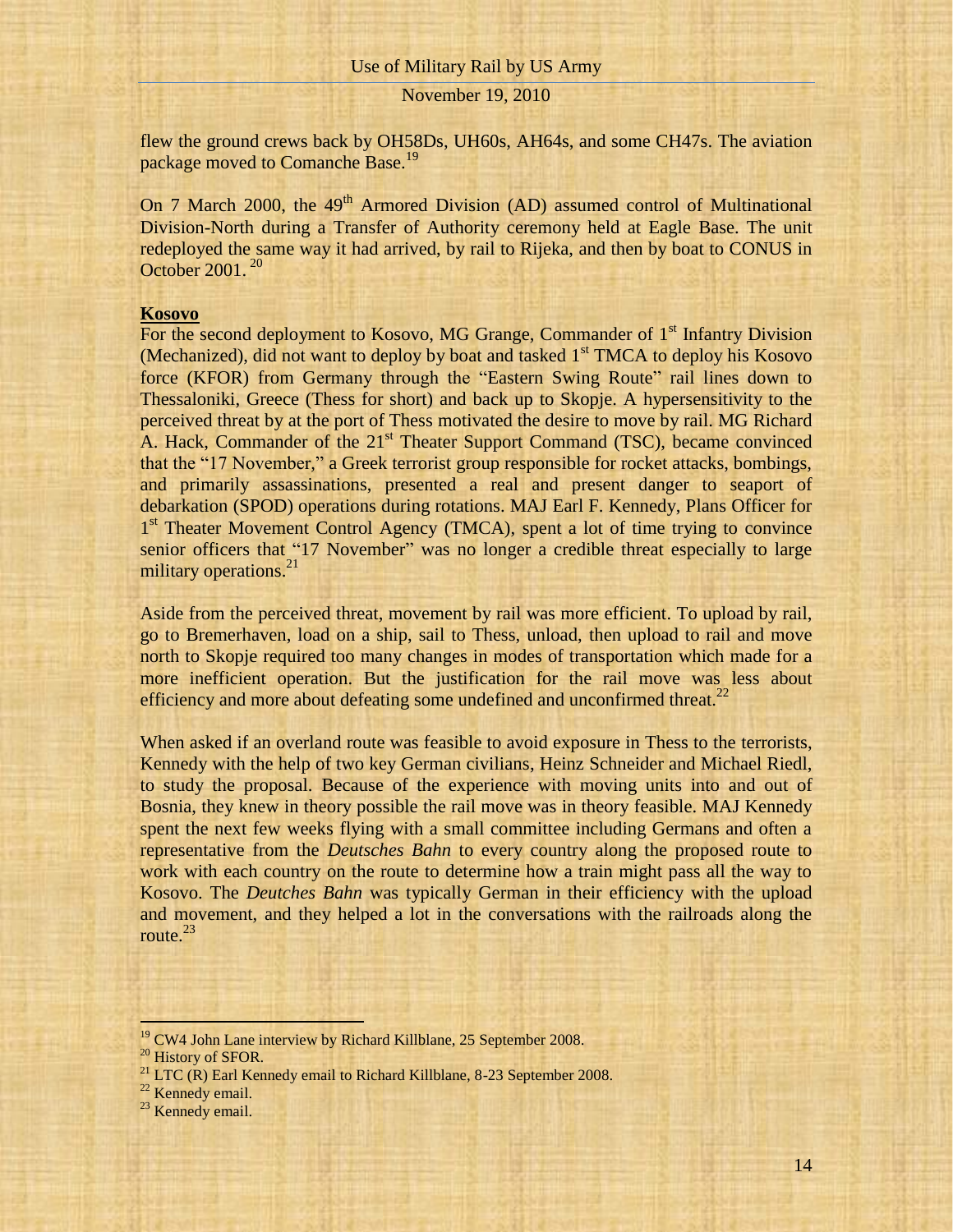## November 19, 2010

Kennedy emplaced liaison offices (LNO) with several of the key countries, most notably Bulgaria and Romania, to smooth out the bureaucracy. 1<sup>st</sup> Theater Movement Control Agency, which provided the LNOs, had started the LNO system back in Stabilization Force (SFOR) for Hungary, Croatia and expanded it to include Romania and Bulgaria. Kennedy's group rented an apartment approved by the embassy, sent the LNOs down for six months at a time in civilian clothes and put them next to the host nation movement control office to iron out paperwork issues.<sup>24</sup>

The two biggest challenges were in Radomir, Bulgaria, where Kennedy's team would need secure lodging and offload railhead, in a part of the country that was stuck in 1965. Every detail had to be worked out, how to feed, sleep, move, work, etc. In Former Yugoslavia Republic of Macedonia (FYROM), Kennedy's team had to deal with bridges and railheads but at least the force could bunk down at Camp Able Sentry (CAS) in Skopje, Macedonia. Coincidently, the rail lines on the eventual route went to within a few miles of the port of Thess before turning north to Skopje.<sup>25</sup>

The second issue was track restrictions (mostly tunnel with and height) along the route in southern Bulgaria and northern Greece for heavy loads, including M1s. With a little ingenuity, they developed a controversial but workable plan. They planned to take the heavy tanks to Sofia and then divert to Radomir, the closest station to the FYROM eastern border. The rail line east from Skopia had been abandoned in the early 1990s after the USSR collapsed. The rail beds were there and many of the spans but the rest was still on the drawing board. Kennedy's planners decided to haul the tanks as far as possible by rail, download them in Radomir, then put them on HETs and drive them west to Skopje, but another problem arose. The loads were too heavy for some of the old Soviet era bridges. Kennedy took a team of Army Corps of Engineers experts and drove the route, examining each bridge. They determined that there were only a few that could not take the load. So, Plan C was to drive the HET to those bridges, download the tanks, and drive each one separately over the bridge, reload then repeat at each of the four bridges.<sup>26</sup>

Kennedy deployed with V Corps to sit in Camp Able Sentry where he could coordinate the move from the front. The "Heavy" train carried Abrams tanks from their home stations in Germany to Radimir. Kennedy used Peg Devereux in Radomir to cover the offload. The tanks then traveled by HETs with MPs and movement control troops onward movement to Camp Able Sentry. The downloading at the bridges worked like a dream. The  $27<sup>th</sup> MCB$  took the rail from CAS to Kosovo. The DCG of V Corps was the lead in CAS, but when the test went well, pretty soon the duty fell to much lower ranking people for later rotations. The entire trip took about three days, and worked brilliantly with everyone and everything arriving safely at Skopje.<sup>27</sup>

<sup>24</sup> Kennedy email.

- <sup>25</sup> Kennedy email.
- <sup>26</sup> Kennedy email.
- $27$  Kennedy email.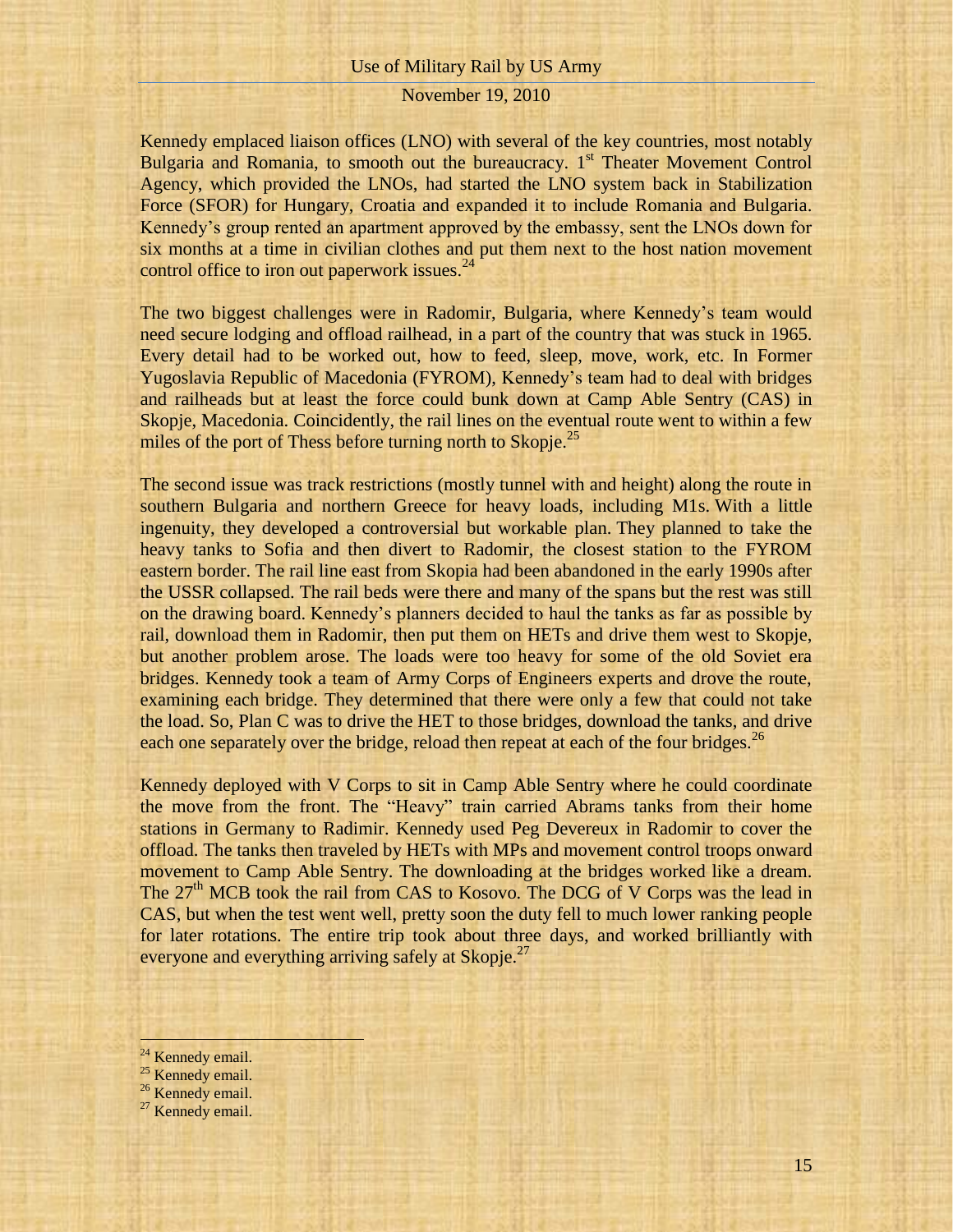A short 70 km resupply leg from Skopje to Grlicka, just south of Bondsteel, proved essential during winter months when the pass was shut down. The redeployment rail used to transport equipment from Kosovo to Bremerhaven.<sup>28</sup>

## **Operation Enduring Freedom - Afghanistan**

Since Afghanistan is a land-locked country, the  $21<sup>st</sup>$  Theater Support Command (TSC) opened a 4,000-mile rail line of communication (LOC) from Germany through Poland, Ukraine, Kazakhstan, and Russia to Uzbekistan in December 2001. The shipping time for containers filled with Defense Logistics Agency and Army and Air Force Exchange Service cargo over this route averaged less than 26 days. From Uzbekistan, the cargo moved into Afghanistan by contract truck convoy. Problems of coordinating rail through the former Soviet Union for US military operations were difficult and the move was hindered by delays and custom inspections. There were also delays at the drop off point in Uzbekistan which caused some fresh foods to rot.

#### **Operation Iraqi Freedom**

# **Detachment 1, 757th Transportation Battalion**

On 2 January 2003, Detachment 1,  $757<sup>th</sup>$  Transportation Battalion was mobilized and arrived at Fort McCoy on 5 January. The eight-man detachment, led by CPT Josef W. Sujet, arrived in Arifjan, Kuwait on 10 February as the advance party of their battalion, and then moved to the Kuwaiti Naval Base (KNB) where planning for the occupation of Umm Qasr was underway. That same day the rest of the battalion was called to active duty, but the deployment order would be cancelled.<sup>29</sup> The detachment would establish rail operations at the port of Umm Qasr under the control of the 24<sup>th</sup> Transportation Battalion, which conduct port operations. The rail detachment was tentatively scheduled to begin movement to the port sometime after the first week of the war. On 8 March, however, twelve days before the start of the war, the port mission was lost to the British forces who had expressed renewed interest in controlling the mission. The  $17<sup>th</sup>$  Port and Maritime Regiment (UK) would then replace the role of the  $24<sup>th</sup>$  Battalion. MAJ Sujet was able to convince the British commander, LTC John Ash, of the necessity to utilize Detachment 1, 757<sup>th</sup> TC and it was attached to them. Det 1 worked directly with the  $52<sup>nd</sup>$  Port and Maritime Squadron led by Major Neil Llewellyn. On 10 March, the eight railroad Soldiers at KNB moved to the port of Shuyabah in order to link up with the  $17<sup>th</sup>$  Port and Maritime Regiment. The war began on 20 March and the detachment received orders to begin moving on 24 March. On 23 March, the other two members of the Detachment arrived in Shuyabah and movement of the advance party to Umm Qasr commenced on the  $24<sup>th</sup>$ . The advance party consisted of members from the  $17<sup>th</sup>$  Port and Maritime, CPT Joe Sujet and SSG Keith Styles from Detachment 1, and a contingency from the United States Naval Warfare Group. The main body followed on 25 March.<sup>30</sup>

Although the port of Umm Qasr had been secured prior to the arrival of their, the city had

 $^{28}$  George Atkinson email to Richard Killblane, September 5, 2008.

<sup>&</sup>lt;sup>29</sup> Statement of Service: 757<sup>th</sup> Trans Battalion.

<sup>&</sup>lt;sup>30</sup> Josef W. Sujet, Memorandum for United States Army Reserve Command, Historian, Subject: Detachment 1, 757<sup>th</sup> TC Deployment Narrative, 5 November 2003.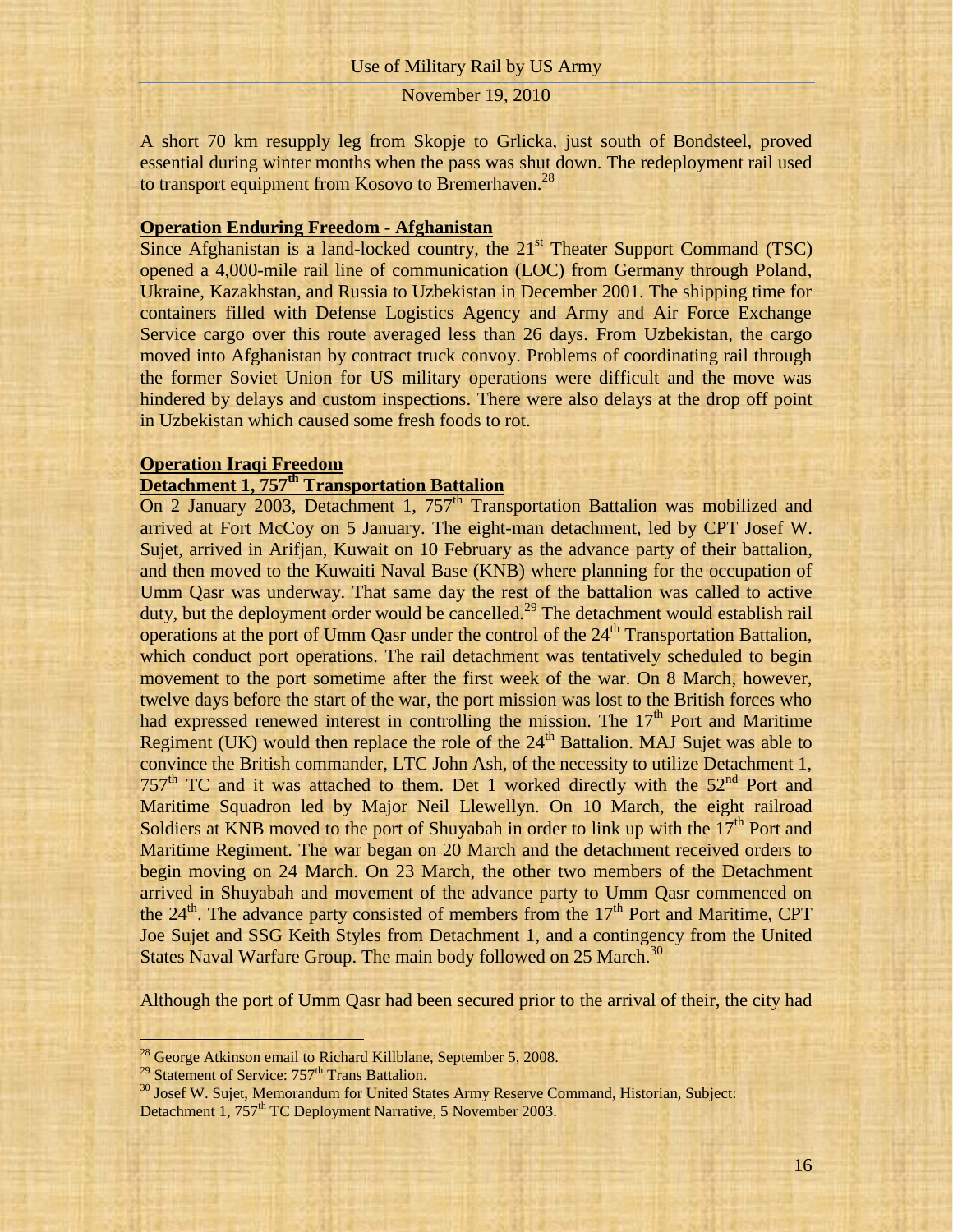## November 19, 2010

not. Fighting had continued in Umm Qasr through the first week of April. The detachment conducted a visual inspection of the track contained within both the new port and the old port. On 25 March, they received word the first humanitarian aid ship, *HMS Galahad*, would arrive on 27 March. Detachment 1 had the mission to have a locomotive with four flat-cars at the old port ready to receive the first load from the *HMS Galahad* at 1500 hours on 28 March. It first had to overcome several obstacles. First, they had to inspect four kilometers of track between the ports. This area was still unsecure, as fighting for Umm Qasr was still continuing. Second, there were two in-operational shunting locomotives available for the mission. A shunting locomotive was an undersized locomotive used for yard operations. Third, a 100-meter section of track was partially buried at the entrance to the old port and its condition was unknown. The last obstacle was a 10-meter beam bridge located between the ports whose condition had to be properly evaluated.<sup>31</sup>

The Detachment organized several teams to overcome these obstacles. CPT Joe Sujet and CPT Mark Blanek, the operations officer for Detachment 1, led the track reconnaissance. The condition of the track between the ports had proven to be in fair condition to include the bridge. They would restrict speed on this section of track to five mph as a result. 10 minutes after the reconnaissance was completed fighting broke out in Umm Qasr with small arms fire. The buried track was dug up and also proved to be in fair condition. The shunting locomotives needed batteries and had some wiring problems. The railroad men acquired batteries and parts to repair the wiring and within hours had the locomotives running. The flat-cars were attached to the shunter and arrived at the old port at 1515 hours on the 28<sup>th</sup>. The British offloaded the first shipment of humanitarian aid in Iraq directly to the flat-cars and the train hauled it to the new port for temporary storage. Unfortunately, the main line north of the new port leading to Basrah had not yet been inspected and Basrah had not been secured yet either. Basrah was taken shortly after but the main line still needed to be reconnoitered. The roadways were open sooner than the rail and the humanitarian aid was hauled by truck as a result.<sup>32</sup>

Over the next couple of weeks, efforts focused on completing the assessment and minor maintenance of the 22 miles of track at both ports. Due to a lack of equipment, the men could only perform minor track maintenance. The original mission of Detachment 1 was to serve as the advance party of the  $757<sup>th</sup>$  Transportation Battalion which would be released from active duty on 4 June.<sup>33</sup> Consequently, the Detachment was not equipped to perform any significant repairs to either track, locomotives or rolling stock. This problem continued throughout the deployment. The overall condition of the track was fair as it had not been targeted during the air campaign. During this period, representatives from the 1<sup>st</sup> Marine Expeditionary Force (1<sup>st</sup> MEF), United Nations, and Coalition Forces Land Component Command (CFLCC) came to Umm Qasr to discuss the feasibility of redeploying forces, hauling humanitarian aid, and standing up the IRR respectively. The USMC was adamant about redeploying their tracked vehicles by rail but the Iraqi rolling

<sup>&</sup>lt;sup>31</sup> Sujet, 757<sup>th</sup> TC Deployment Narrative.

<sup>&</sup>lt;sup>32</sup> Sujet, 757<sup>th</sup> TC Deployment Narrative.

 $33$  Statement of Service:  $757<sup>th</sup>$  Trans Battalion.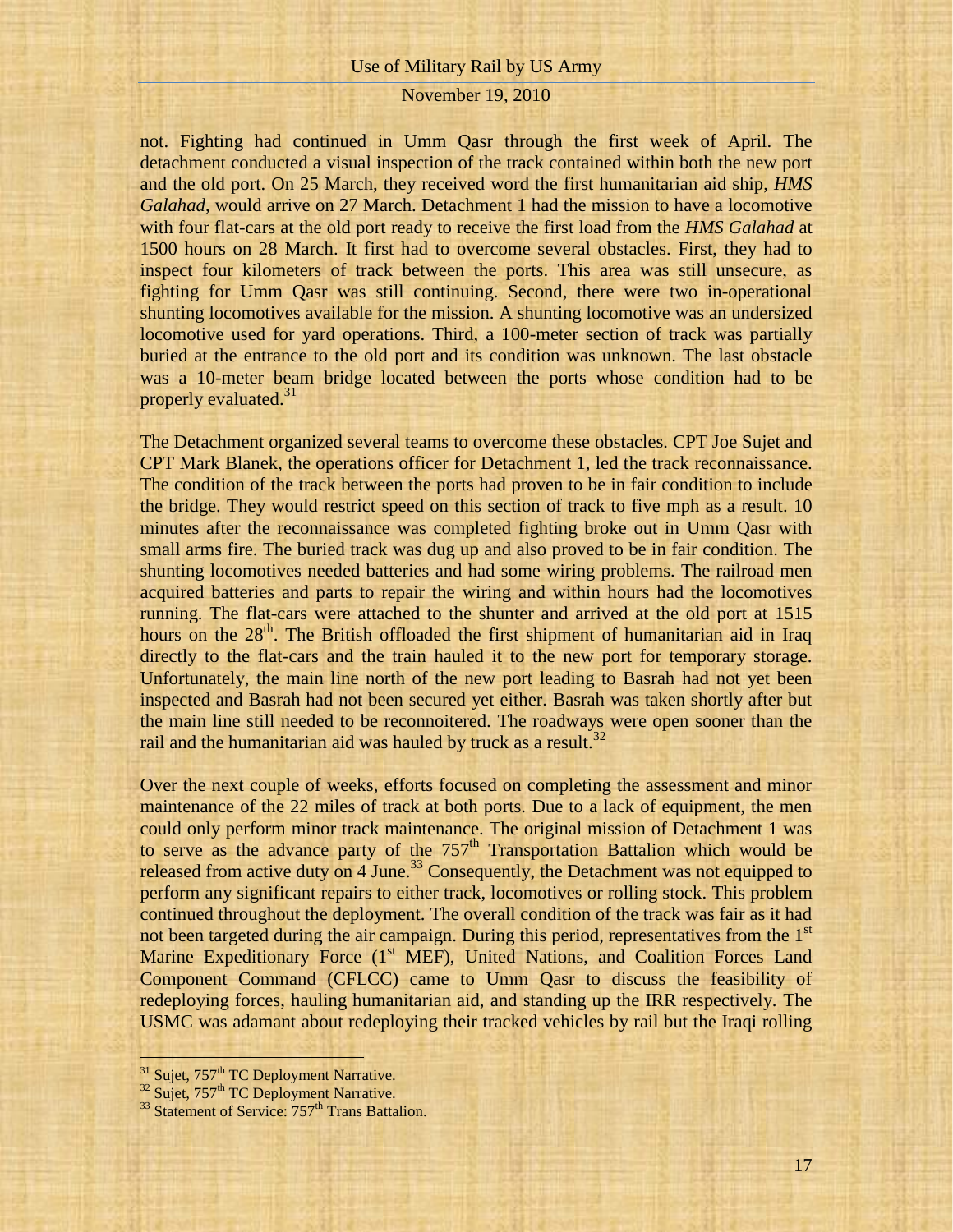## November 19, 2010

stock capabilities could not handle such a mission effectively. This was not evident at this time, however, because a complete assessment of the rolling stock was not completed yet. The UN was looking at all courses of action for hauling aid to the people of Iraq but the need was immediate and there was quite a bit of work to be done to open the line to Baghdad at that time. The UN decided that trucking would be their best course of action at that time and the need for aid was not as great as initially perceived. CFLCC tasked LTC Bob Pelletier to work with the Iraqi Railroad (IRR) to get them operational again.<sup>34</sup>

The British secured Basrah during the second week of April and then Detachment 1 conducted a rail reconnaissance to Basrah on 12 April. That same day, Gunnery Sergeant Myers of  $1<sup>st</sup> MEF$ , a rail inspector in the civilian life, conducted an aerial reconnaissance of the line between Basrah and Baghdad, since CPT Sujet did not have enough personnel to accompany the aerial reconnaissance, as his Soldiers were needed for force protection during the Basrah mission. The reconnaissance found the Basrah train station with five operational locomotives. This was critical because at this point the only locomotives they had found were the two shunters incapable of hauling trains over long distances. The reconnaissance also found locomotive operators. A liaison was established with the IRR management of Basrah which helped speed things along. Three sections of track were damaged just outside of the station so they could not run a test train back to Umm Qasr that day. The Iraqis, however, were eager to send back to work and had the track repaired the next day. On 14 April, they ran a test train from Basrah to Umm Qasr with no problems. On 19 April, a ceremony was held in Umm Qasr officially opening the line to Basrah.<sup>35</sup>

The 1<sup>st</sup> MEF reconnaissance went well also. The line from Basrah to Baghdad seemed to be intact with the exception of one section of track near As Samawah. A major facility was located in the same area with locomotives and rolling stock. The  $1<sup>st</sup>$  MEF reconnaissance was unable to land for a closer inspection due to time constraints, so CPT Sujef scheduled another reconnaissance for mid-April, which found no track defects, but located 25 locomotives and hundreds of pieces of rolling stock. On 21 April, the Iraqi Railroad began operating the line from Baghdad to Basrah.<sup>36</sup>

Not many military planners were aware of rail capabilities or its potential, which became evident because the railroad still did not have any customers or cargo. The priorities, as established by the British, were: food for oil, humanitarian aid, passenger service, commercial, and finally, military supplies, which was in disagreement with Detachment 1's intentions but was out of their control. LTC Pelletier was already scheduling passenger service between Baghdad and Basrah which would begin shortly. The food for oil and humanitarian aid missions never materialized. It would be a long while before rail would be used for commercial goods which allowed Detachment 1 the opportunity to utilize rail for logistical support to the forward areas.<sup>37</sup>

<sup>&</sup>lt;sup>34</sup> Sujet, 757<sup>th</sup> TC Deployment Narrative.

<sup>&</sup>lt;sup>35</sup> Sujet, 757<sup>th</sup> TC Deployment Narrative.

<sup>&</sup>lt;sup>36</sup> Sujet, 757<sup>th</sup> TC Deployment Narrative.

 $37$  Sujet,  $757<sup>th</sup>$  TC Deployment Narrative.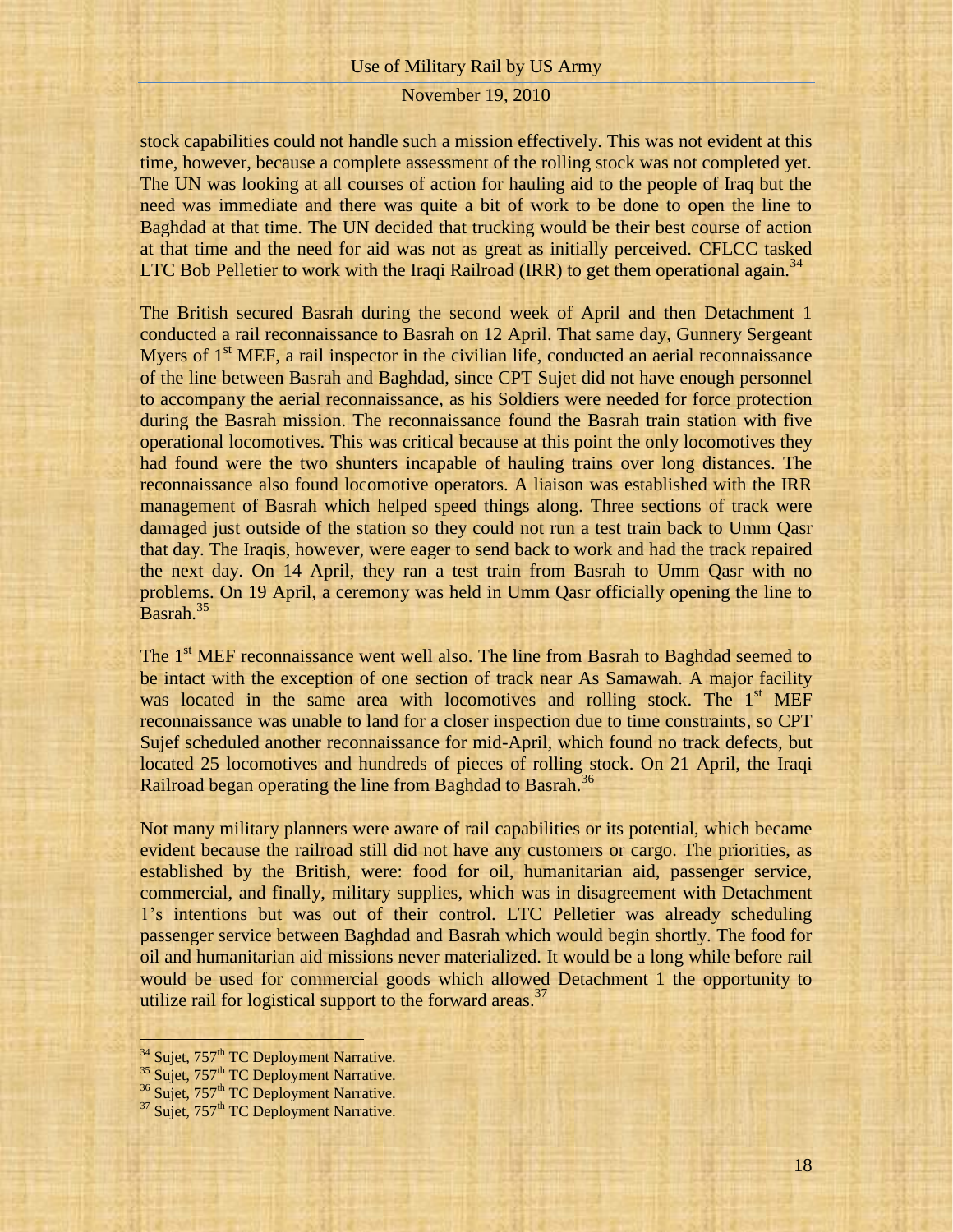## November 19, 2010

After the fall of Baghdad International Airport (BIAP), LTC Jeff Helmick's  $6<sup>th</sup>$ Transportation Battalion received the order to establish a railhead at Gharma. On 1 May, BG Jack Stultz, Commander 143rd Transportation Command (Forward); COL Jim Veditz, Commander 7<sup>th</sup> Transportation Group; LTC Chris Craft, Deputy Commander  $7<sup>th</sup>$  Transportation Group; LTC Jeff Helmick and CSM Dwayne Perry drove up to Gharma to reconnoiter the site. In concept, cargo would be loaded aboard the train at Umm Qasr and pushed up to the railhead at Gharma. The 6<sup>th</sup> Transportation Battalion needed cargo handlers and trucks to push out from there. LTC Andy Bowes'  $87<sup>th</sup>$  Corps Support Battalion would establish a 3million gallon fuel bag farm there. Helmick ordered 2LT Olson to move his cargo handlers to Gharma. The next day, 2LT Tyler Olson's  $2<sup>nd</sup>$  Platoon, 551<sup>st</sup> Cargo Transfer Company (CTC) moved to Gharma where they operated the first ever rail operation with American Soldiers in Iraq. They had to scramble to locate or purchase the rail kits with the help from the  $6<sup>th</sup>$  Battalion S4.<sup>38</sup>

On 2 May, CSM Perry led the  $6<sup>th</sup>$  Battalion command and control element of 12 Soldiers to Gharma. Helmick had full confidence in Perry's ability. Perry selected his camp in a remote location from the main camp. He located a compound enclosed by with 20-foot high adobe wall that would make a good secure motor park for his trucks. He brought up a mobile kitchen trailer (MKT) and some guard towers they had previously constructed. The battalion also sent two medium truck companies, 15 HETs, part of the HHD and a signal slice up there to clear cargo out of the railhead. The rest the battalion was going to close Cedar and move up to Gharma in a month. Likewise the  $7<sup>th</sup>$ Transportation Group (Forward) turned the command and control of the Tallil operation over to the 171<sup>st</sup> Area Support Group then relocated to Gharma and named it, Forward Logistics Base (FLB) Resolute.<sup>39</sup>

The initial plan was to transport 20 Connexes per day and establish a schedule that would allow for three trains to run in each direction daily. Detachment 1's efforts to establish a liaison with the Iraqi Railroad management in the southern region proved beneficial for both parties and had a great effect on its ability to accomplish the mission, but CPT Sujet could not accomplish the rail mission with just ten Soldiers since the Iraqi rail workers were not yet reintegrated. LTC Pelletier spearheaded the effort to stand-up the Iraqi Railroad to include its workforce. Detachment 1 worked with the management in Basra and Umm Qasr to establish standards and expectations for their workforce. The Soldiers of Detachment 1 would primarily supervise the 75 or so Iraqi workers in the Umm Qasr area. The different work ethic proved the most challenging part of the mission. The Soldiers had to set goals, and ensure the Iraqis completed them in a timely manner.<sup>40</sup>

Detachment 1 appropriated \$10,000 worth of tools through a British Quick Impact

 $38$  LTC Jeffrey Helmick, "Operation Enduring Freedom/Iraqi Freedom Executive Summary;" and " $6<sup>th</sup>$ Transportation Battalion Historical Report."

<sup>&</sup>lt;sup>39</sup> Perry interview, "6<sup>th</sup> Transportation Battalion Historical Report."

 $40$  Sujet,  $757<sup>th</sup>$  TC Deployment Narrative.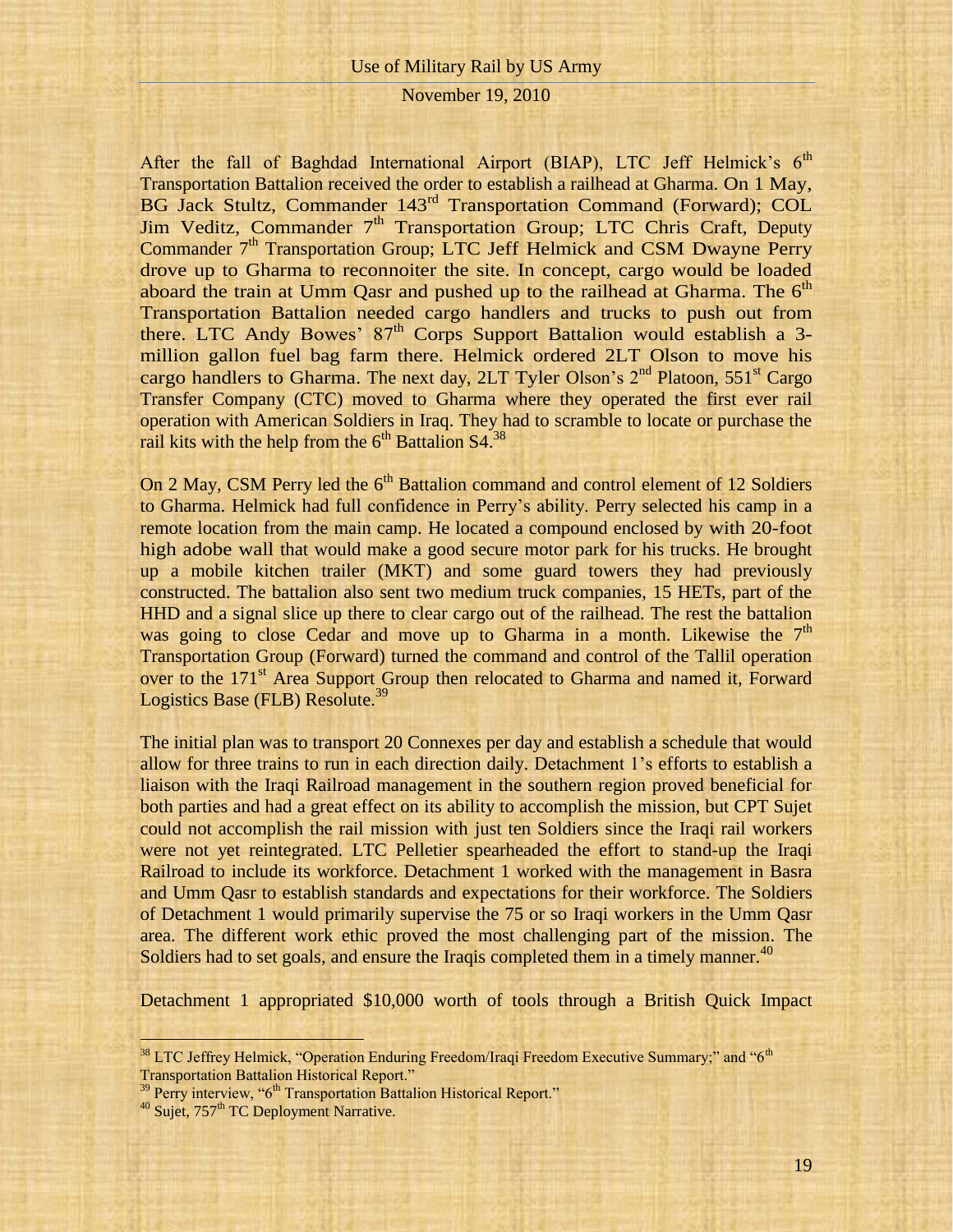## November 19, 2010

Program (QIP) for the Iraqi workers. Since looting was prevalent throughout Iraq, tools were otherwise not available. Other issues included appropriation of repair parts, security forces organic to the Iraqi Railroad, communication systems (VHF, fiber-optics), discretionary funds, and worker attendance which were problematic. The purpose was not only to get the rail infrastructure up and running in the short term but also to provide a basis for planning the long term re-construction of the system. On 29 April, the Iraqi Railroad was officially reconstituted, just in time for the first shipment of cargo to arrive in Umm Qasr on 4 May.<sup>41</sup>

On 7 May, the first and only train to leave under British control pushed north to Gharma carrying 12 containers of Class I. The  $52<sup>nd</sup>$  Port and Maritime Squadron called an End of Mission and redeployed within a week and they officially handed the rail mission over to Detachment 1,  $757<sup>th</sup> TC$  on 8 May. Cargo began to trickle in. Mostly Class I, but also Class II, Class IV, Class IX, unit equipment and AAFES supplies. The first week, a total of six trains pushed north, which was difficult because Detachment 1 did not have heavy equipment or movement control support like  $7<sup>th</sup>$  Group. Detachment 1 utilized port assets for loading cargo and provided its own movement control and cargo documentation. Eventually, it received support for both issues. $42$ 

BG Jack Fletcher wanted the Corps' rear boundary pushed back to the Kuwaiti border. COL Veditz also surmised that the center of gravity of theater transportation was shifting back to Kuwait with the arrival of the  $32<sup>nd</sup>$  Transportation Group and KBR getting ready to assume the line haul mission. Not only that, but because of the isolation of Gharma railhead made it vulnerable to constant attacks. On 11 May, COL Veditz turned Gharma over to his deputy, LTC John J. Lambusta. On 1 June, Lambusta had his 7<sup>th</sup> Group Tactical Operations Center tear down their camp and CSM Perry returned with his  $6<sup>th</sup>$  Battalion element to Camp Cedar on 3 June.<sup>43</sup>

With only 25 operational locomotives in Iraq at that time, a number of these would be used for passenger service between Baghdad and Basrah, and eventually some would be used to haul cargo between Baghdad and five other nodes that were set up after Gharma to include Diwaniyah, Taji, Baghdadi, Bayji, and Mosul. There were not enough operational locomotives to sustain three trains daily from Umm Qasr. This would become increasingly worse as the locomotives began to break down along with rolling stock. Detachment 1 repaired as much possible in Umm Qasr by cannibalizing parts from other rail cars. An organized effort to repair locomotives and rolling stock began in October with parts from Baghdad. Trains were cancelled just as often for a lack of locomotives as they were for a lack of cargo. Another key event which happened during the May time period was the coordination with Bechtel, one of the contractors helping rebuild Iraq. One of their missions was to build a second rail line from Umm Qasr to Shuaiba, Iraq near the vicinity of Basrah. The primary source for their decision to build the track was

<sup>&</sup>lt;sup>41</sup> Sujet, 757<sup>th</sup> TC Deployment Narrative.

<sup>&</sup>lt;sup>42</sup> Sujet, 757<sup>th</sup> TC Deployment Narrative.

<sup>&</sup>lt;sup>43</sup> Veditz interview; Lambusta interview, "6<sup>th</sup> Transportation Battalion Historical Report."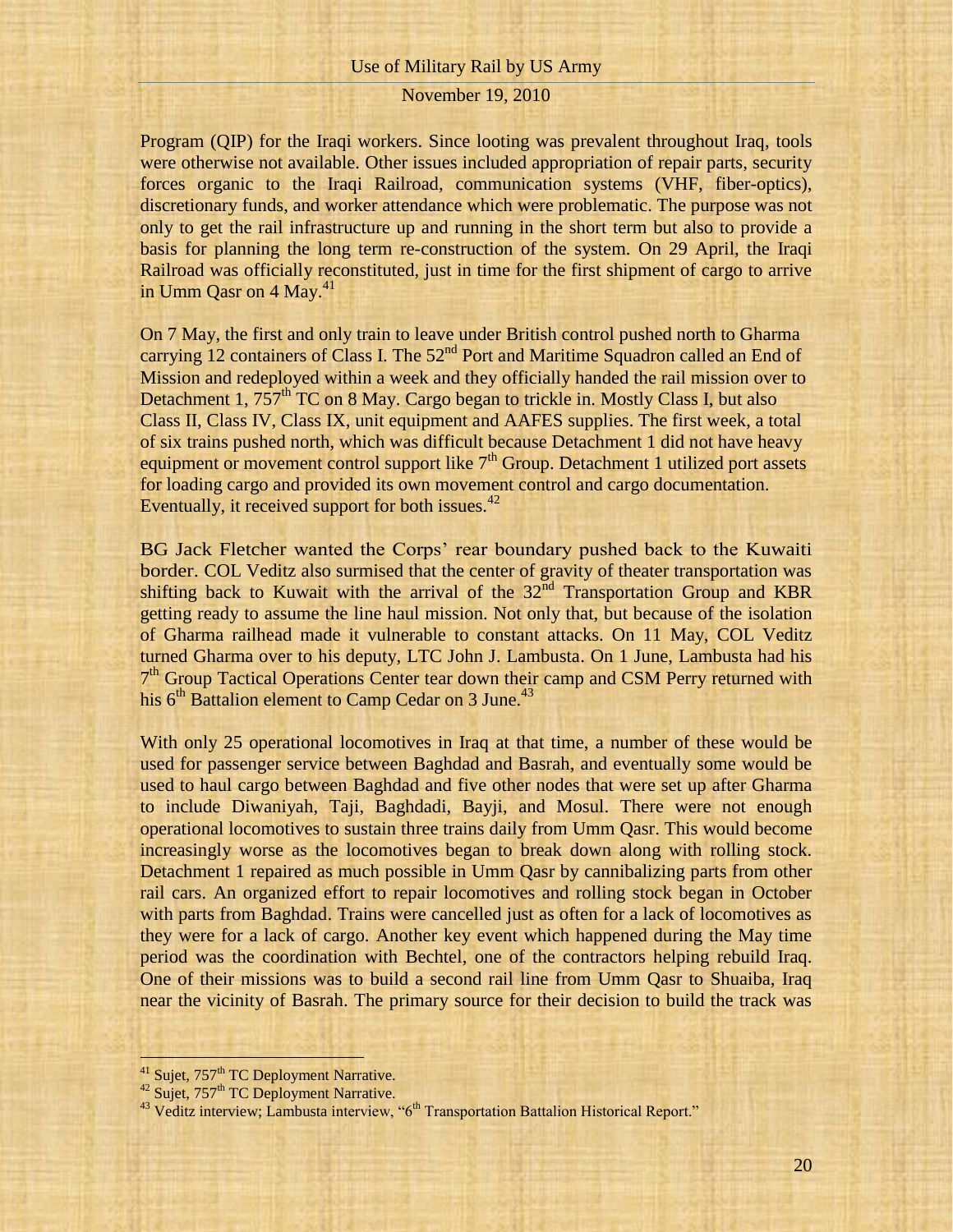November 19, 2010

the assessment performed by Detachment 1.<sup>44</sup>

Eventually, the 18<sup>th</sup> Corps Support Battalion, commanded by LTC Bruce Ferry, arrived to take command and control of the mission on 9 July and Detachment 1 began to receive more cargo. On 6 October, rail was designated as the primary mode of transporting goods in Iraq. The main reason for this was the ability to haul vast amounts of cargo with a drastic reduction in friendly casualties. The arrival of the  $18<sup>th</sup>$  CSB alleviated many of our problems and allowed Detachment 1 to focus on its technical mission. With the presence of the 18<sup>th</sup> Corps Support Battalion and the gradual increase in the Iraqi Railroad's capabilities, Detachment 1 called an End of Mission on 1 October.<sup>45</sup>

Under the command of Detachment 1,  $757<sup>th</sup>$  Transportation Battalion, 135 trains were pushed north with a total of 3,798 containers weighing 22,788 short tons. During this period, 162,000 convoy miles were saved using rail assets. This was all accomplished with the technical skill of only 10 Soldiers. A much higher level of success would have been achieved with the presence of the  $757<sup>th</sup>$  Transportation Battalion and at least one of its line companies. The lack of personnel and equipment restrained the detachment's ability to accomplish its mission more effectively. It is also critical to note that without the participation of Detachment 1 rail may not have been utilized at all after the British left. The British called an End of Mission after the first train pushed when the Iraqi Railroad was not in place yet. It is likely that the rail mission would have ended there or at least be substantially delayed. The importance of utilizing rail assets in future conflicts cannot be overlooked. At the end of the day it can be said that the men of Detachment 1, 757<sup>th</sup> Transportation Battalion were instrumental in the outstanding success of the rail mission in Iraq.<sup>46</sup> The Detachment returned to Reserve status on 1 November 2003.<sup>47</sup>

By January 2004, the Iraqi Railroad was being used to haul mostly Class IX parts from Umm Qsar to Taji and then to retrograde broken parts (not broken vehicles) back. Initially the rail pushed water. The Iraqis would cut the rail in order to derail the train then climb aboard and steal the cargo. Even though it was parts to vehicles they did not have, the Iraqis stole anything.<sup>48</sup>

During the Uprising of Al Sadr's Madhi Militia in April 2004, the Iraqi railroad was attacked and the last time the Americans used that rail line for many years was when the rail cars rolled into Taji on fire.

## **101st Airborne Division: Baghdad to Mosul, 2003**

When V Corps directed the  $101<sup>st</sup>$  Airborne Division to move to Mosul during OIF1, the  $101<sup>st</sup>$  was south of Baghdad and coincidently, they had to give up the HET platoon they had borrowed from the  $7<sup>th</sup>$  Transportation Group because the  $4<sup>th</sup>$  ID had arrived in theater

<sup>&</sup>lt;sup>44</sup> Sujet, 757<sup>th</sup> TC Deployment Narrative.

<sup>&</sup>lt;sup>45</sup> Sujet, 757<sup>th</sup> TC Deployment Narrative.

<sup>&</sup>lt;sup>46</sup> Sujet, 757<sup>th</sup> TC Deployment Narrative.

<sup>&</sup>lt;sup>47</sup> Statement of Service: 757<sup>th</sup> Trans Battalion.

<sup>&</sup>lt;sup>48</sup> CPT James Word interview by Richard Killblane, 22 September 2008.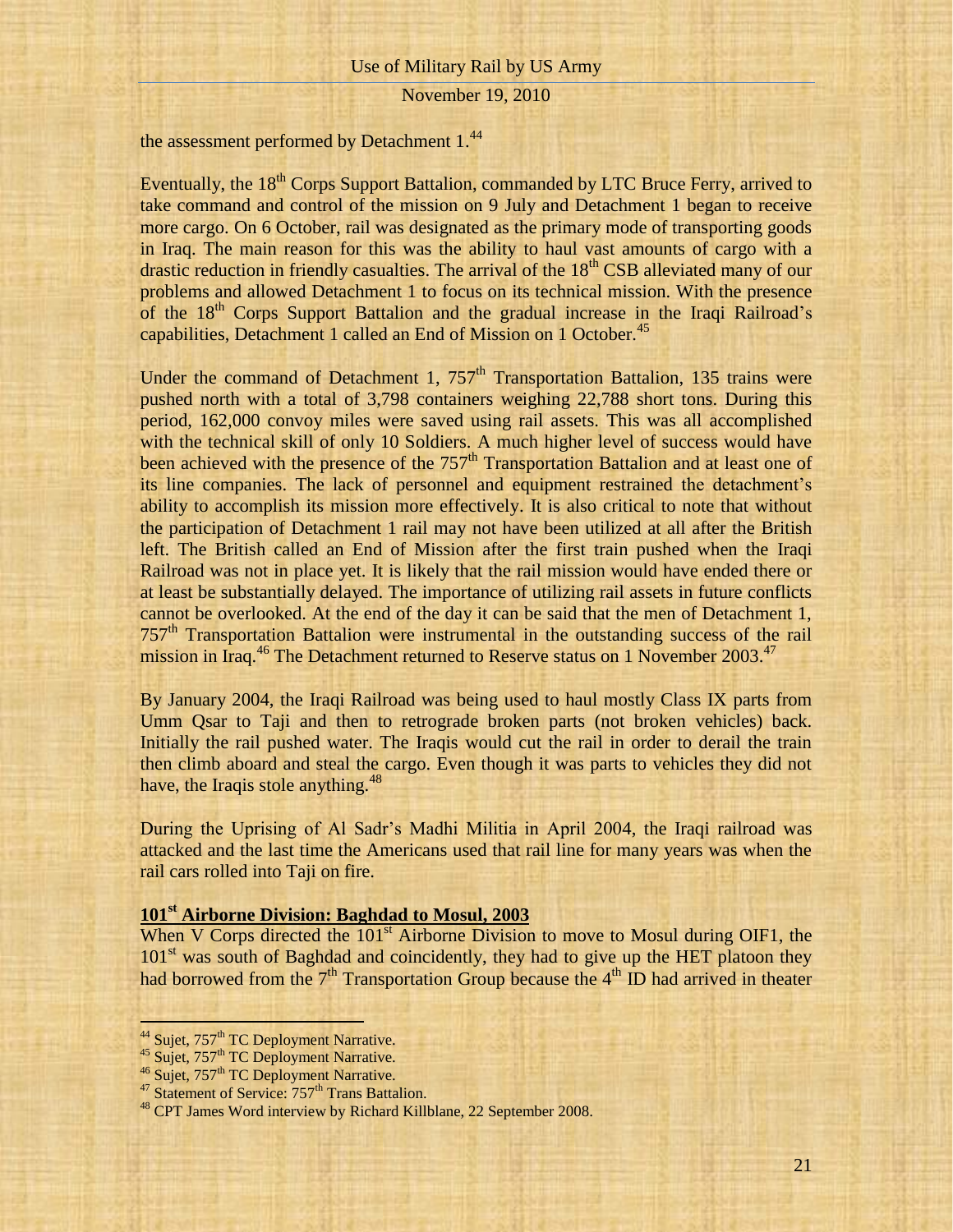## November 19, 2010

and the HETs were needed to move them. The 101<sup>st</sup> Airborne Division would conduct the longest air assault operation in history, but since they had to give up the HETs, LTC Matthew Redding, Division Transportation Officer of the 101<sup>st</sup> Airborne Division, had to find another way to move his non-rotable equipment north. The division sent an Advon party to Mosul and discovered a rail line there. Someone talked to the rail manager and learned that the railroad had been operational but had mostly run passengers. That person called MAJ Redding and told him about the functioning rail system. Redding then drove to Baghdad and found the rail manager. The manager was a Baathist but also a businessman. He was excited to support the rail movement. MAJ Redding wrote out the request and showed the rail manager where to submit the claim for fuel and costs based upon the Iraqi rail tariff for cargo. <sup>49</sup>

During the looting, MAJ Redding and 14 rail managers had locked up the locomotives and as many cars as they could, while looters stripped off wooden planks off of the rail cars. It took a week of preparation to repair the rail cars. 40 percent of the decks were missing and they had to improvise spanners. They managed to have four passenger cars and 35 flat bed cars available to haul the equipment. CPT Jansen DeLoach, his warrant officer and NCO from the  $613<sup>th</sup>$  Movement Control Team arrived on 4 May to help load the cars. DeLoach drove a 40-ton crane on a flat car without any wooden planks by rolling the tires on the I-beams. It took four convoys with the HETs over four days and three nights to move all the non-routable equipment to the rail yard in Baghdad. Loading was an adventure because of the 130 degree heat. Because of the threat of looting, they had to provide perimeter security of 25 soldiers from different units for their equipment. Their only concern came from local Iraqi children who gathered out of curiosity and the "Ali Babbas" (local Iraqi term for thieves) who tried to steal tea and sugar from the warehouse or the manufactured home materials. After the rail load was completed, MAJ Redding released the HETs to return to their parent unit.<sup>50</sup>

The original locomotive that was planned for the move had maintenance issues so the rail manager gave them a smaller one. This was not an issue traveling across the flat desert, but when the reached an uphill climb past Bayji, the small engine could not pull the load. The train had no radio so they passed on their trip tickets the old fashion way to someone running along the rail station as the train rolled by, like the Old West. Since the locomotive did not have enough power, they sent a request via an automobile to Mosul for another engine. The engine arrived and helped pull the train up the four-mile slope. They completed the movement in 36 hours without any air conditioning. The temperature was recorded as 120 degrees outside and 150 inside the cars, so after four hours into the mission the passengers rode on the flat cars. The Iraqis at Mosul had a big party waiting for the train. It took six to seven hours to download the equipment.<sup>51</sup>

Once in Mosul, the 101<sup>st</sup> Airborne Division continued to use rail and in July 2003, MAJ Redding received a donation of \$10,000 from National Defense Transportation

<sup>&</sup>lt;sup>49</sup> LTC Matthew Redding interview by Richard Killblane, 20 March 2008.

<sup>50</sup> Redding interview; CPT Jansen DeLoach email to Richard Killblane, October 1, 2008.

<sup>&</sup>lt;sup>51</sup> Redding interview.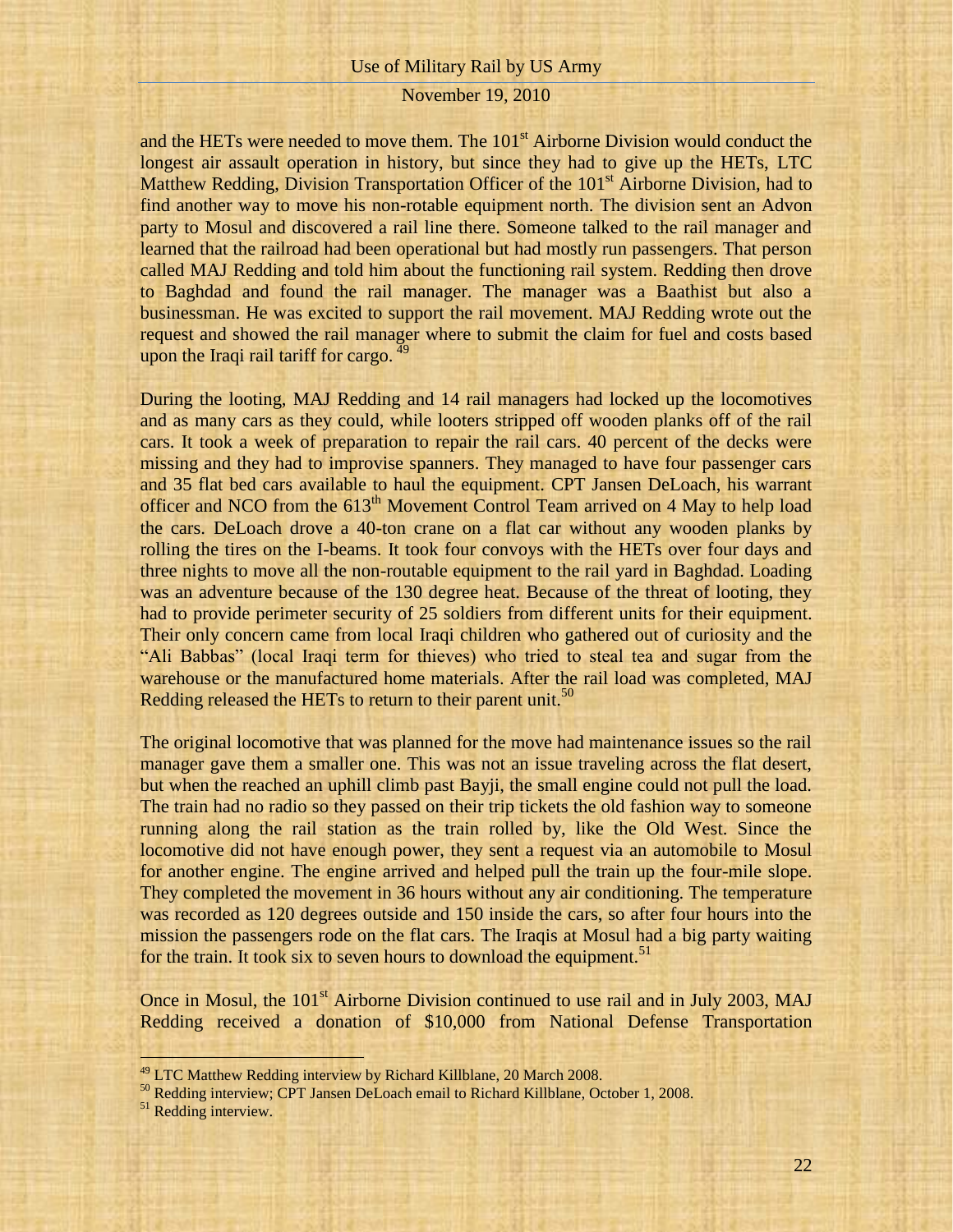## November 19, 2010

Association (NDTA) in supplies to overhaul the Mosul rail station. The entire time the  $101<sup>st</sup>$  Airborne Division used the railroad, it was not attacked.<sup>52</sup>

In August-September 2003, the railhead was open and the  $101<sup>st</sup>$  sent empty containers to Basra as Mosul became an airfield. Preparing for the retrograde, the division sent back tents, containerized equipment and some vehicles. Insurgents did interdict so they used the rail mostly to ship Class I. The 101<sup>st</sup> Airborne Division redeployed in February and March 2004.<sup>53</sup>

## **Mosul Rail, March 2004**

The 497<sup>th</sup> Movement Control Team (MCT), commanded by CPT Richard Hellig arrived at Mosul in January 2004. It replaced two movement control teams and an US Air Force TALC. In March, CPT Brian Patnode, also of the 497<sup>th</sup> MCT at Mosul, received a call from Multi-National Corps-Iraq (MNCI) rail ops in Baghdad. Around 400 living containers came down from Turkey and became stranded at FOB Marez with the ultimate destination to the Marines out west. They could not get the 200 trucks needed to move them, so Patnode suggested to BG Carter Hamm, commander of Multi-national Division-North, indirectly by email that they could move them by rail. Most officers had little confidence they could move it by rail, but Patnode knew the  $101<sup>st</sup>$  Airborne Division had moved equipment by rail the year before. BG Hamm gave the green light.<sup>54</sup>

They could not move a rough terrain cargo handler (RTCH) or any other material handling equipment (MHE) down to the rail yard in Mosul and in addition, the security required for the rail yard would have been extensive, so Patnode spoke with his commander, who gave permission to meet with the Iraqi manager downtown. Luckily the main rail line traversed directly between Marez and Diamondback. Patnode needed to convince the local rail manager to bring the trains to Marez and block rail traffic for a few hours while they loaded. The manager who spoke English was very supportive. To load the containers, the Army had to actually build a rail head. Patnode had to beg and borrow to get units to level the ground. Army Engineers stationed at Marez then flatten out a 200-meter wide ground between Diamondback and Marez, adjacent to the main rail line. They could then divide the train and load the living containers in two different areas. Patnode contracted KBR to build the other ramp, which they charged around \$2K. KBR handled one side while Soldiers from the 44<sup>th</sup> Corps Support Battalion, out of Fort Lewis, loaded at the other side. Working in close proximity to the FOB gave a sense of security. Ultimately they were able to ship all of the containers, minus the ones on the two trains that were attacked in route.<sup>55</sup>

# **1 st Sustainment Brigade at Taji, 2008**

The last time that rail had been used at Taji was when the train rolled in on fire during the al Sadr Uprising in April 2004. In middle January 2008, MAJ Michael McGee, 719<sup>th</sup>

<sup>&</sup>lt;sup>52</sup> Redding interview and DeLoach email.

<sup>&</sup>lt;sup>53</sup> Redding interview.

<sup>&</sup>lt;sup>54</sup> Brian Patnode email to Richard Killblane, June 30, 2006.

<sup>55</sup> Patnode email, June 30, 2006.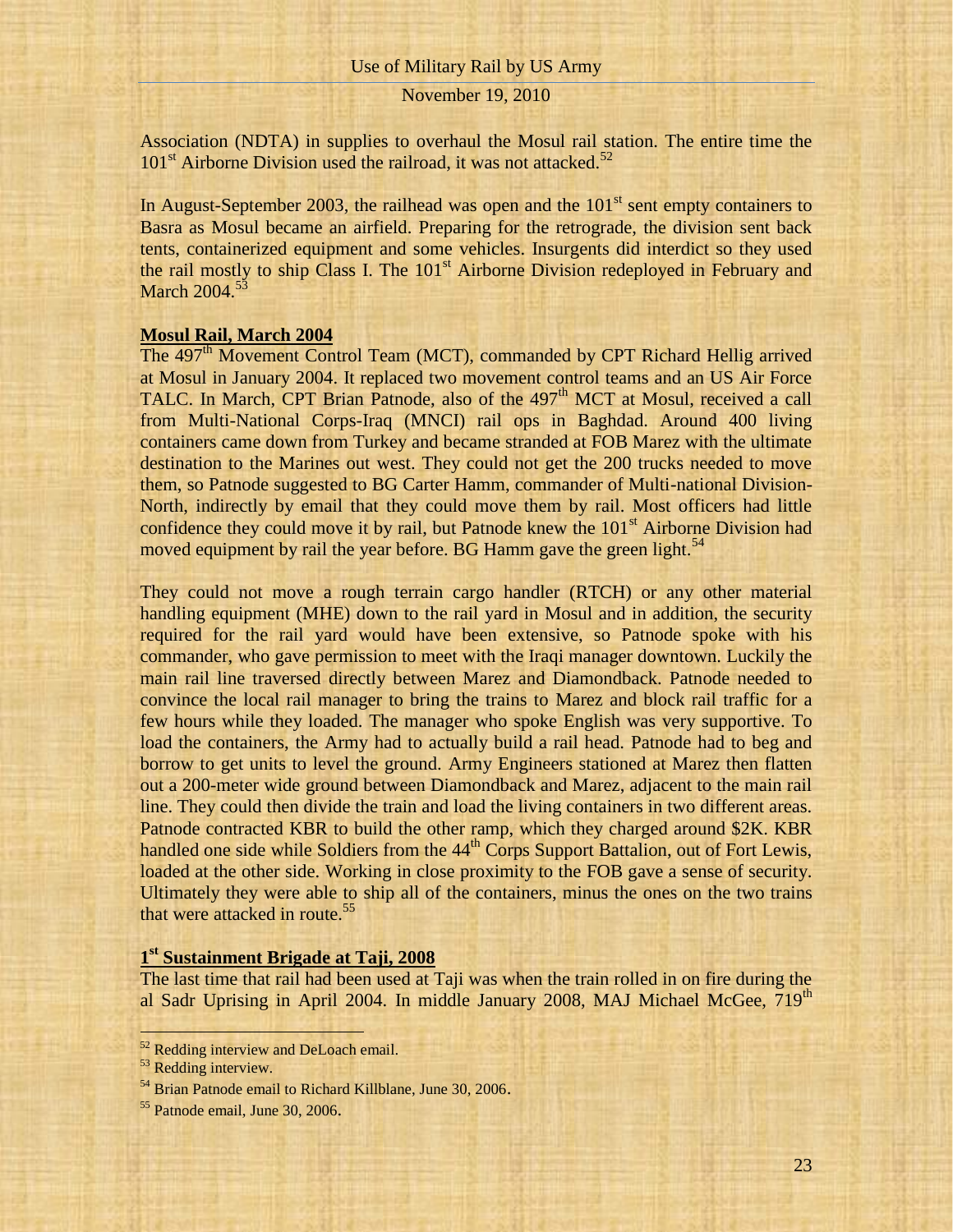Movement Control Battalion at Anaconda, warned the  $1<sup>st</sup>$  Sustainment Brigade (SB) at Taji they were planning to use the rail line. To reduce the number of military convoys on the road and energize the Iraqi economy, COL Kevin G. O'Connell, Commander of the 1<sup>st</sup> Sustainment Brigade, wanted to use Iraqi rail. In early February, LTC Gumelot, the plans officer of 316<sup>th</sup> Expeditionary Sustainment Command, came down to meet with MAJ Ira Baldwin, Support Plans Officer-Transprotation 1st Sustainment Brigade; 2LT Jesse Estrada Jr., Commander of the  $528<sup>th</sup> MCT$ ; representatives of the 2-25<sup>th</sup> Infantry Division; KBR; and the Base Defense Operations Center (BDOC). Their mission was to execute a proof of principle or feasibility study to see if a locomotive rail and flat cars could make it all the way to Taji. MAJ McGee came down for a series of meetings and brought her rail section. MAJ Baldwin became the  $1<sup>st</sup>$  Sustainment Brigade coordinator for the rail operation.<sup>56</sup>

Taji had a rail line that fed right into the camp and to reopen the rail yard, the  $1<sup>st</sup>$ Sustainment Brigade had to remove the derelict rolling stock in the rail yard damaged in April 2004. Because of the insurgent threat, this operation involved entire base defense. Force Protection had to bring the back scatter van to X-ray the locomotive when it came in. They would also have to block traffic inside and outside the gate to allow the locomotive to enter Taji. The date for the operation was originally set for 9 February but was pushed back to 10 March because of the lack of resources. The Iraqis were very excited about working with the Americans and would take the rolling stock to Baghdad and repair it.<sup>57</sup>

On 20 March, the Iraqi railroad workers came in to clear the Taji rail yard of all derelict rolling stock. CPT Justin Cuff, A Battery, 2-11 Field Artillery from Hawaii, had his battery provide security inside the perimeter while C Battery, commanded by CPT Nick Cherry, provided security on the perimeter and in the immediate area outside. Cherry's Soldiers were in full battle rattle waiting to block traffic inside the wall. His men had also conducted the x-ray scan and search of the locomotive with sniffing dogs. The RMFS crane lifted the concrete barriers behind the metal gate blocking the rail line and the locomotive entered. 2LT Estrada's MCT inherited the job of escorting Third County Nationals (TCN) inside the perimeter.<sup>58</sup>

Once all the flat cars were connected the train was ready for inspection. The artillerymen again searched the train while it waited at the perimeter road, and upon completion the inspection, the crane lifted the two concrete barriers, other Soldiers in battle rattle opened the gate. They had to wear individual body armor (IBA) this close to the wall for fear of truck bombs. Strykers blocked local Iraqi traffic outside the wall and HMMWV gun trucks blocked traffic inside the wall. The locomotive pulled and around 1430, the train cleared the gate and rolled for Baghdad with 52 flat cars having left two behind.

<sup>56</sup> 2LT Jesse Estrada, Jr., and MAJ Ira Baldwin interviews with Richard Killblane, 20 March 2008.

<sup>&</sup>lt;sup>57</sup> Estrada and Baldwin interviews.

<sup>58</sup> Richard Killblane's observations of the operation.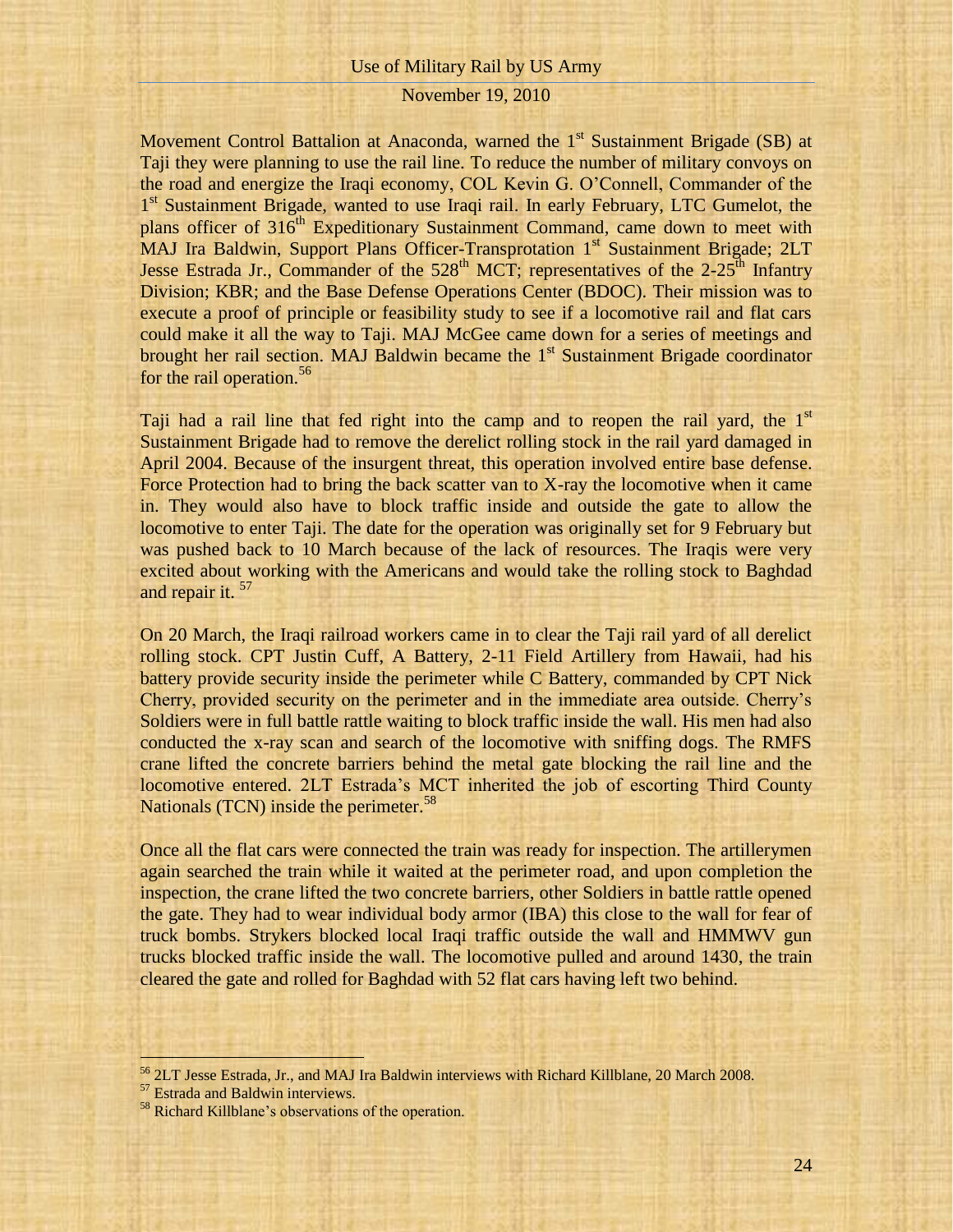## November 19, 2010

The next step was to pick up empty containers to haul to Basra on 25 March, but the mission was postponed due to echelons above  $316<sup>th</sup>$  Expeditionary Sustainment Command (ESC) interest. Someone from the  $316<sup>th</sup>$  ESC called asking the  $1<sup>st</sup>$  Sustainment Brigade to delay their rail move so certain VIPs could observe it. Since there were so many pieces involved in the coordination, it would take months to reschedule the next rail move.

### **Interdiction**

Steel track can be destroyed with just a few pounds of explosive, thus making rail very easy to interdict by a guerrilla threat. However, simplicity of rail makes it just as easy to repair. In fact, Sherman's army during its advance to Atlanta was so successful at repairing track and bridges, the Confederates found it took them more time to destroy the track and bridges than it did Sherman's engineers to replace them. The futility of the effort became a deterrent to rail interdiction.

During the Vietnam War, the Army of the Republic of Vietnam built an armed and armored locomotive that resembled a tank which patrolled the rail ahead of trains looking for mines and explosives.

During World War I, the Czechoslovakian Legion trapped fighting in Siberia after the Bolshevik Revolution armored their trains and controlled significant amount of the Trans-Siberian Railway. They were able to successfully evacuate through Vladivostok in Eastern Russia.

While rail is vulnerable to interdiction, this threat can be mitigated by hardening trains and increasing the speed of repair.

#### **Conclusion**

Where available, rail has played a significant role in moving equipment into the theater of operations and still remains a viable means of transportation. Up through the Korean War, railroad was king of land transportation, but larger trucks and improved highways have provided significant competition with rail, especially for containerized cargo. However, the limited number of HETs makes rail a viable option for moving heavy equipment to this day. The days of deploying with locomotives and rolling stock ended with the Korean War and the Army has relied upon Transportation Corps officers and Unit Movement Officers for coordinating rail movements with foreign countries. In all cases there have been delays and difficulties due to cultural, language and equipment differences. Soldiers with railroad expertise may have been able to expedite these movements.

Based upon the history of rail use over the last 50 years, there has not been a need for any railway unit larger than a detachment. The railway units have managed rail rather than operate it. For rail movements with short notice, a few of these railway detachments need to be active duty, while forecasted use of rail can pull units from the Reserves. One of the most successful experiences in the past has been borrowing railroad expertise from commercial railroad companies and using them to form railway organizations. With